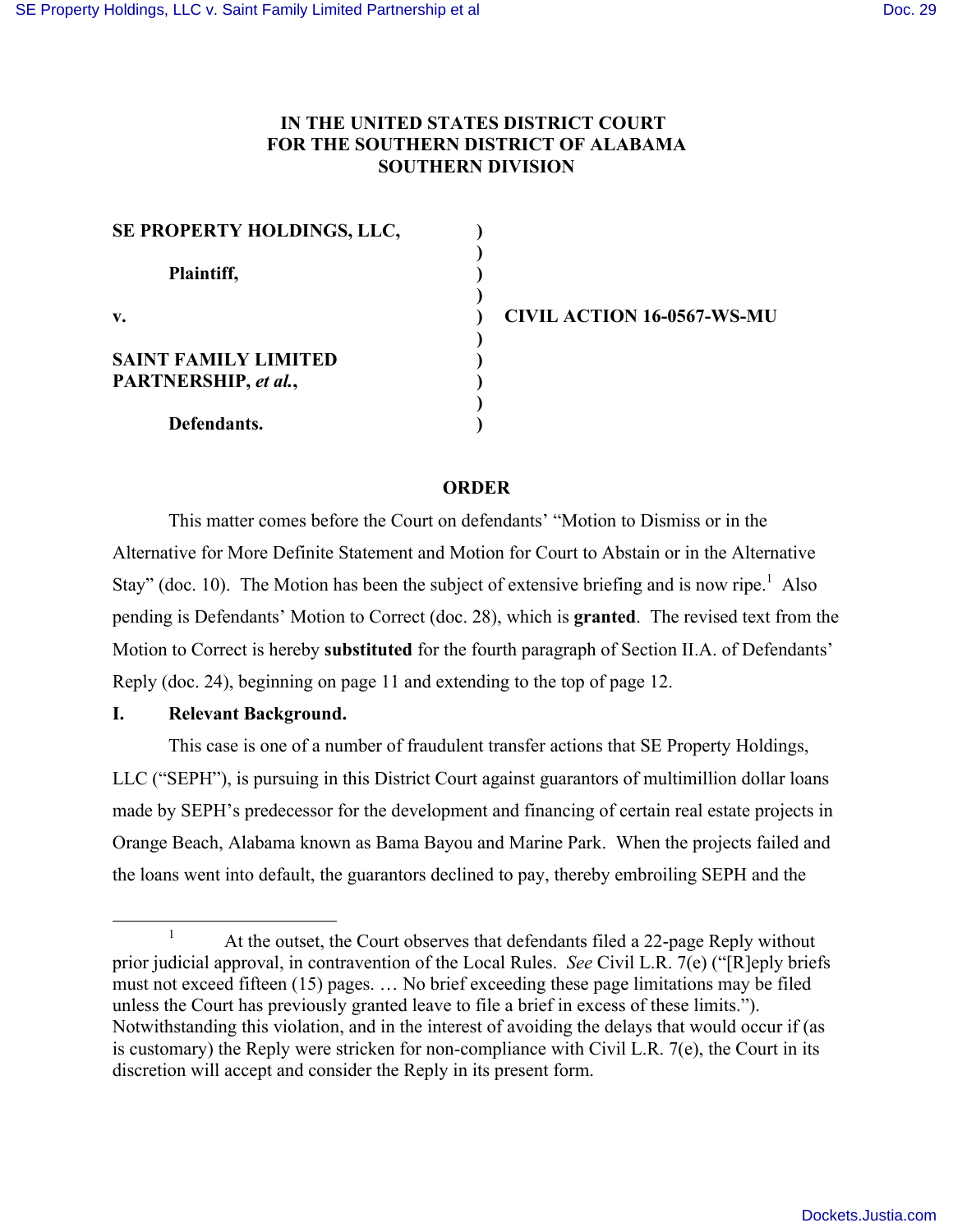guarantors in many years of litigation spanning numerous cases and courts, including this District Court and the Mobile County Circuit Court, as well as probate and bankruptcy courts.

In this particular action, SEPH filed a Complaint (doc. 1) against defendants, Saint Family Limited Partnership ("SFLP"); Frances J. Saint, in her individual capacity; Frances J. Saint, in her capacity as Personal Representative of the Estate of John B. Saint, deceased (the "Estate" or the "Saint Estate"); and Kasubra,  $LLC$ <sup>2</sup>. The well-pleaded factual allegations of the Complaint, which are accepted as true for purposes of the Motion to Dismiss analysis, include the following: During the period of 2005 to 2007, John Saint ("Saint") executed certain guaranties in favor of SEPH's predecessor, Vision Bank, pursuant to which Saint guaranteed a total of \$7,875,000 in principal on Vision Bank loans for the Bama Bayou and Marine Park developments. (Doc. 1, ¶ 8.) Saint was not only the largest individual owner of the Bama Bayou and Marine Park projects, but he was also the single largest individual guarantor of the subject loans. *(Id.)* Vision Bank "relied greatly on John Saint's guaranties and his reported net worth and assets in its decision to make the Loans and extend credit to Bama Bayou and Marine Park."  $(Id.)^3$ 

According to the Complaint, John Saint was aware by no later than early 2007 that Bama Bayou's financial condition was rapidly deteriorating (*i.e.*, that it was "running out of cash"). Vision Bank relied on Saint's guaranties and reported assets / net worth to loan an additional \$5 million to Bama Bayou in September 2007 on a short-term basis to help service the debt. (*Id.*, ¶ 9.) Even so, Bama Bayou and Marine Park ultimately defaulted on the loans and notes in

<sup>&</sup>lt;sup>2</sup> Although the Complaint asserts purely state-law causes of action arising under Alabama law, federal subject matter jurisdiction was properly predicated on the diversity provisions of 28 U.S.C. § 1332. Indeed, the Complaint's allegations confirm that there is complete diversity of citizenship between SEPH and defendants, and that the amount in controversy exceeds \$75,000, exclusive of interest and costs.

<sup>&</sup>lt;sup>3</sup> The Complaint states that John Saint died on November 28, 2014; that his last will and testament was admitted to probate in the Mobile County Probate Court on December 11, 2014; and that letters testamentary were issued to his widow, defendant Frances Saint, in her capacity as personal representative of his Estate. (*Id.*, ¶ 4.) According to the Complaint, documents on file in the Probate Court reflect that at the time of his death, Saint held assets totaling \$2,009,355, versus liabilities of \$32,739,407. (*Id.*, ¶ 19 n.1.) The Complaint further alleges that "[c]laims totaling over \$25,000,000 have been filed against the Saint Estate by creditors of John Saint." (*Id.*)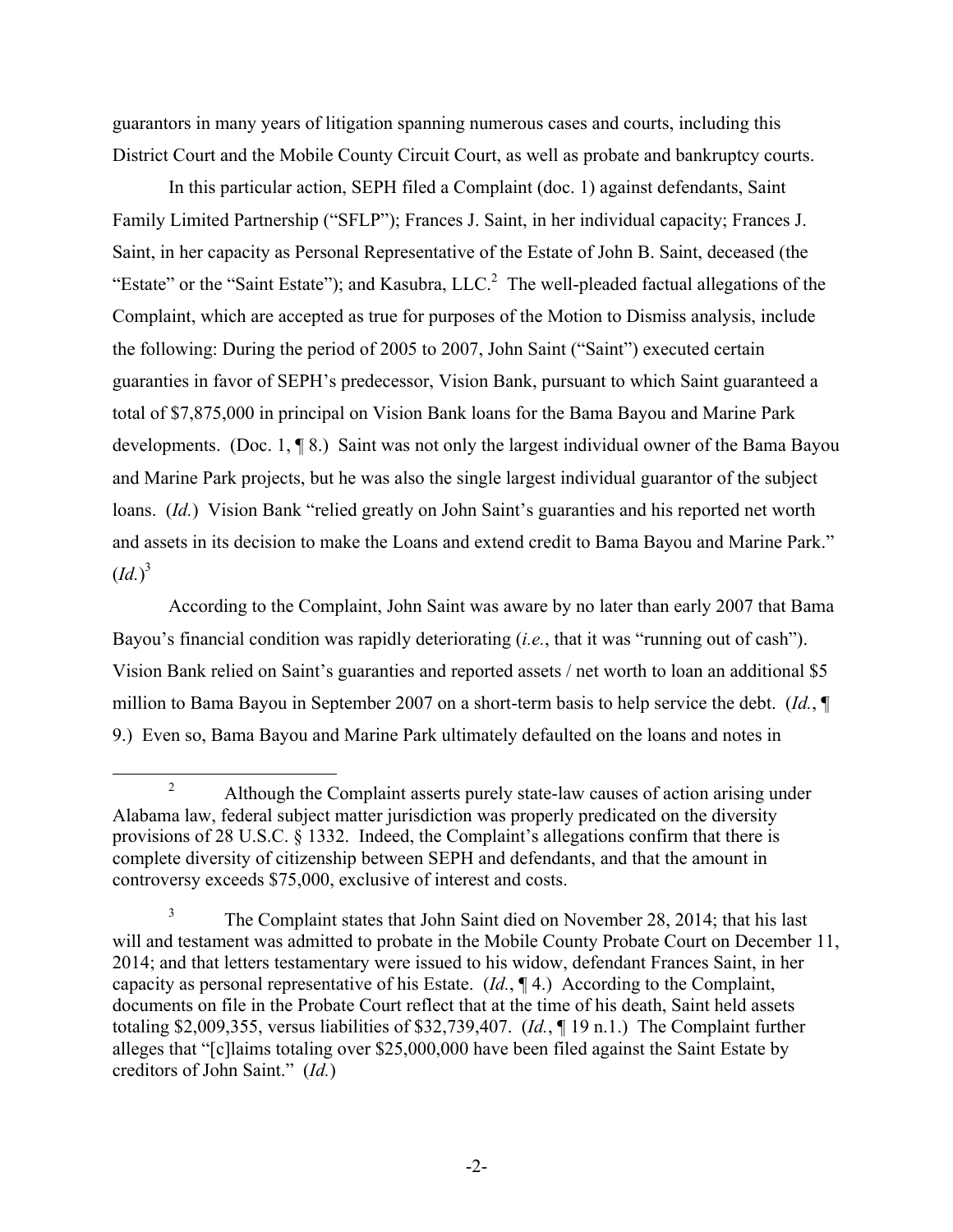December 2008. (*Id.*) Vision Bank demanded payment from Saint in accordance with his guaranties; however, he refused to pay, and "[t]he entire debt remains unpaid" today. (*Id.*) The total amount of Saint's indebtedness to SEPH as of the filing of the Complaint in November 2016 is alleged to be in excess of \$20,905,000 in principal and accrued interest (exclusive of attorney's fees, expenses and costs of collection). (*Id.*, ¶ 25.)

The Complaint also chronicles what it describes as a series of asset transfers undertaken by John Saint mostly between December 2006 and October 2007, which had the effect of "transferr[ing] away the bulk of his wealth and assets (over \$35,000,000 in value) to entities he owned or controlled, to family members and to other insiders." (*Id.*, ¶ 21.) Those asset transfers are enumerated in the Complaint as follows: (i) on December 12, 2016, Saint transferred 500 shares in JDC Acquisition Corporation (valued at \$31 million, according to the Complaint) to defendant SFLP; (ii) on December 14, 2016, Saint and defendant Frances Saint transferred their 70% interest in defendant Kasubra (valued at \$3.4 million) to SFLP; (iii) on June 29, 2007, Saint transferred his ownership interest in a house and lot in Dauphin Island, Alabama (valued at \$275,000) to Frances Saint; (iv) in July or August 2007, Saint transferred certain Wachovia Securities (valued at \$10,000), 8,307 shares of Wachovia Corporation (valued at \$450,000), 6,294 shares of Colonial Bancgroup (valued at \$200,000), and 100 shares of Colonial Properties (valued at \$14,000) to SFLP; (v) also in 2007, Saint transferred his stock in Detroit Edison (valued at \$20,000) to SFLP; (vi) on October 29, 2007, Saint transferred his ownership interest in his residence on Chimney Top Drive South in Mobile, Alabama (valued at \$275,000) to Frances Saint; (vii) on October 29, 2007, Saint transferred his 98% ownership interest in SFLP as a limited partner to Frances Saint, with Saint and Frances Saint each retaining a 1% ownership interest in SFLP as general partners; and (viii) in 2007 or 2008, Saint transferred the contents of his Morgan Keegan account (valued at \$31,000) to SFLP. (*Id.*,  $\P\P$  10-20.)<sup>4</sup> The Complaint alleges that, as a direct result of these transfers, Saint's holdings plummeted from \$45,725,000 in valuation to just a shade over \$2 million. (*Id.*, ¶ 20.)

<sup>&</sup>lt;sup>4</sup> Several other transfers are also recited in the Complaint; however, the foregoing items appear to account for most of the value of the assets that SEPH claims were fraudulently transferred and for which it seeks relief in this action. The valuation figures set forth in the Complaint for these various assets are purportedly culled from a personal financial statement that Saint furnished to Vision Bank in May 2007. (*Id.*, ¶ 20.)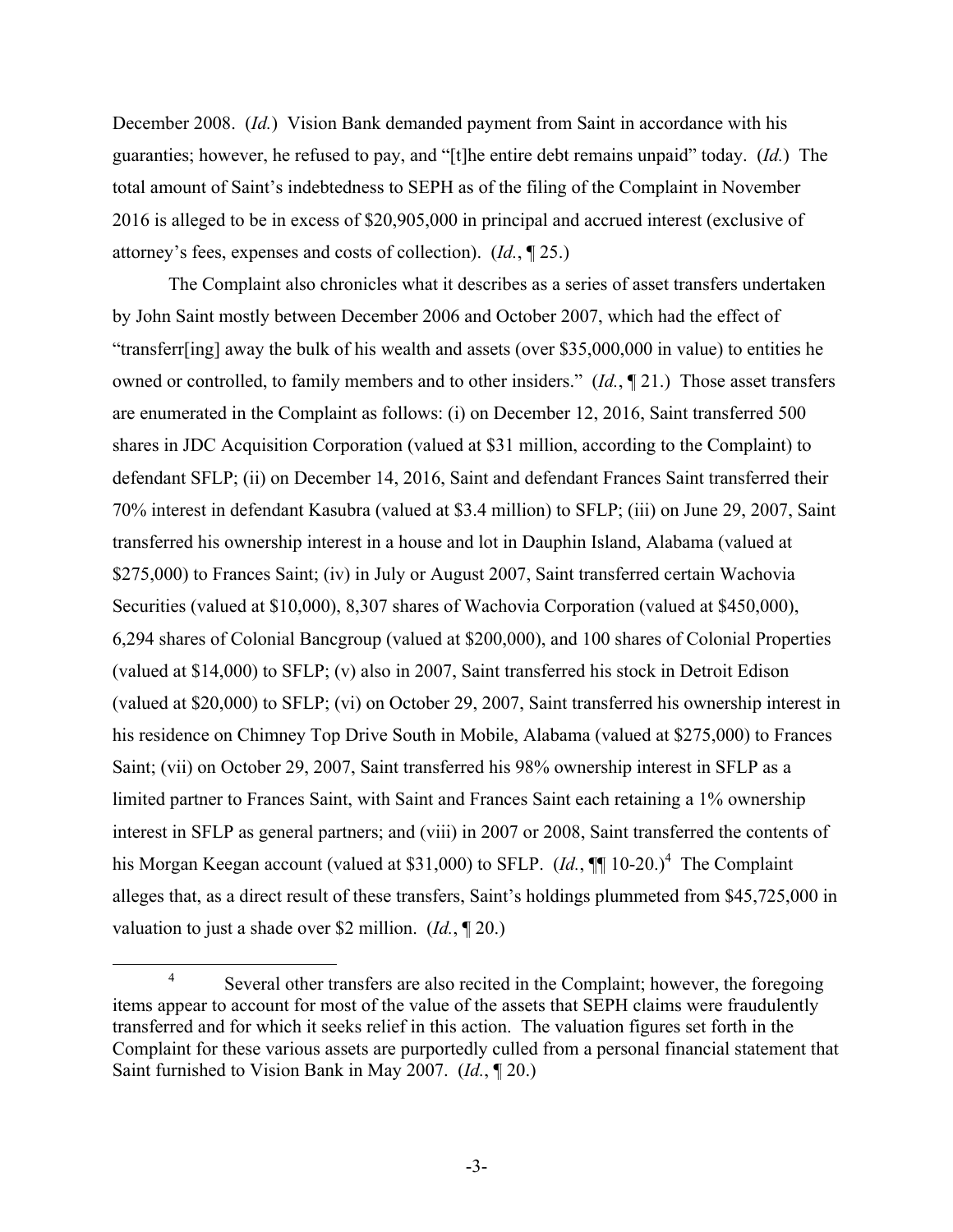The Complaint further alleges that John Saint concealed these transfers from Vision Bank by, among other things, delivering to Vision a false, inaccurate and fraudulent personal financial statement in May 2007. (*Id.*, ¶¶ 20-21.) According to the Complaint, Saint listed in that financial statement many assets he had already transferred away (including most notably the \$31 million in JDC Acquisition stock and the \$3.4 million interest in Kusabra, which combined to total 77% of Saint's net worth as reported in the financial statement) some five months earlier, in December 2006. (*Id.*, ¶ 21.) Because of this and other acts of concealment by Saint and Frances Saint, plaintiff alleges, SEPH/Vision was unaware of these transfers until September/October 2016. (*Id.*) Plaintiff avers that, had Saint's 2007 financial statement accurately reflected these transfers, it would not have continued to fund the Marine Park loan, would not have made additional loans for the Bama Bayou project, and would not have extended the loans' maturity dates on multiple occasions to allow Bama Bayou and Marine Park time to seek out other financing. (*Id.*, ¶ 22.)

On the strength of these factual allegations, the Complaint asserts five causes of action against defendants. Counts One and Two are statutory claims of fraudulent transfer under the Alabama Uniform Fraudulent Transfer Act, Ala. Code §§ 8-9A-1 *et seq.* ("AUFTA"). In particular, Count One alleges that the above-described transfers are constructive fraudulent transfers pursuant to Ala. Code §§ 8-9A-5 and/or 8-9A-4(c); meanwhile, Count Two alleges that those transfers are actual fraudulent transfers pursuant to Ala. Code  $\S$  8-9A-4(a). The remedies sought by SEPH for these alleged AUFTA violations include a monetary judgment against all defendants (as well as subsequent transferees) for compensatory and punitive damages, as well as declaratory relief "that the Court set aside said fraudulent transfers and declare such transfers (and any subsequent transfers of the property and assets) null and void." (*Id.*, at 11-12.)

Count Three is a claim for conspiracy to defraud, alleging that Saint, defendants "and other subsequent transferees conspired to commit said fraud on SEPH in an effort to deprive SEPH of assets that could be used to pay the debts owed to SEPH by John Saint and the Saint Estate." (*Id.*, ¶ 33.) Counts Four and Five are common-law fraud causes of action against the Estate relating to John Saint's May 2007 personal financial statement. As pleaded, the claims are that Saint "intentionally misrepresented his assets and net worth to Vision" in that statement (fraudulent representation), and that Saint breached his "duty to disclose to and inform Vision"

-4-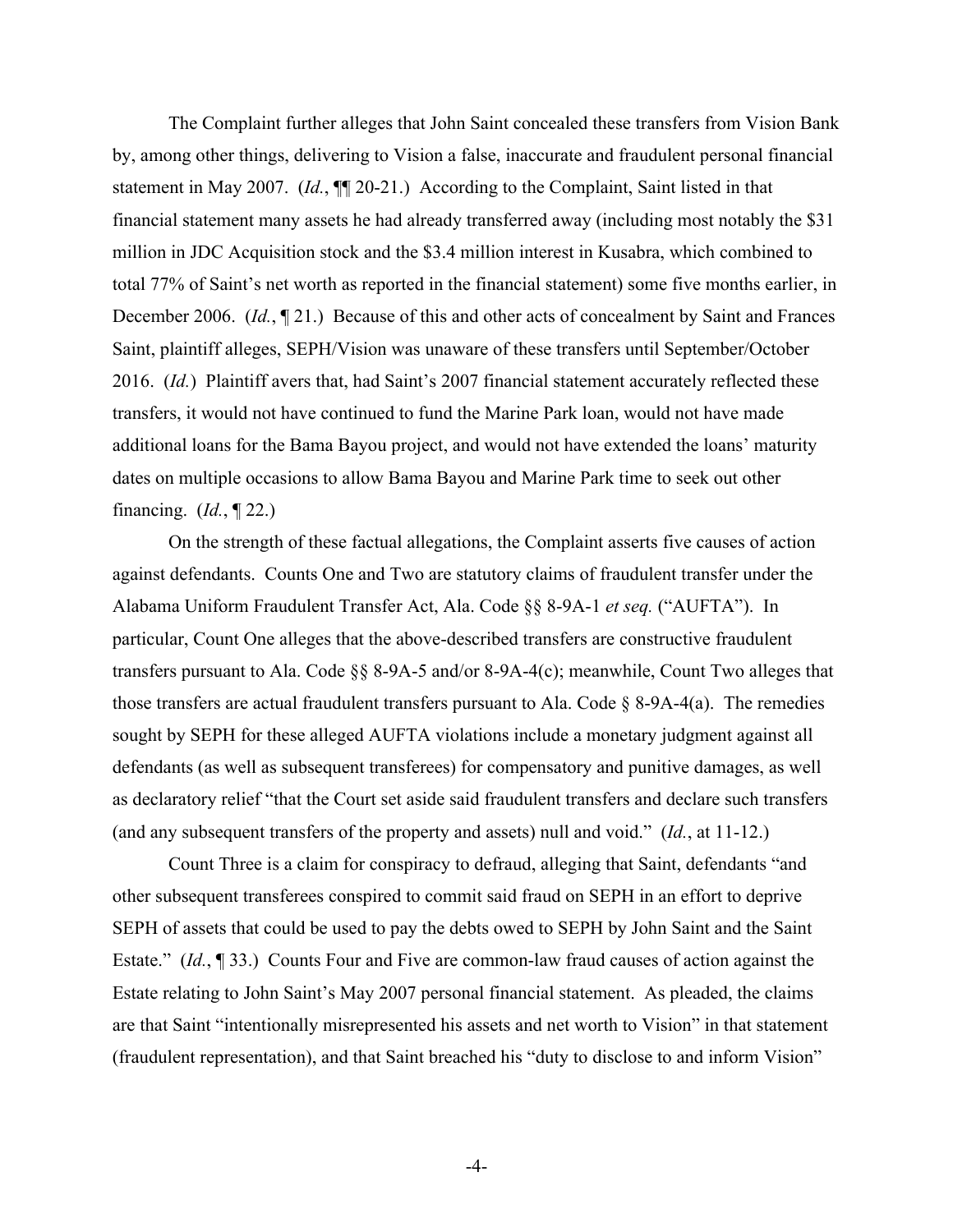of such asset transfers before, contemporaneously with, and after submitting that financial statement to Vision Bank (fraudulent concealment). (*Id.*, ¶¶ 36, 39.)

Defendants now move for dismissal of all such claims and causes of action. Alternatively, defendants move for a more definite statement as to Count Three and abstention or a stay of this matter in its entirety pending the outcome of proceedings involving the John Saint Estate that are pending in Mobile County Probate Court.

### **II. Analysis.**

# *A. Counts One and Two and the "Real Party in Interest" Objection.*

With respect to SEPH's claims under the AUFTA, defendants maintain that dismissal is appropriate because SEPH is not the real party in interest for those fraudulent transfer claims.<sup>5</sup> Defendants' position is that the "real party in interest" for the fraudulent transfer claims is not SEPH, but is instead defendant Frances Saint, in her capacity as Personal Representative of the Estate of John Saint.

In so contending, defendants' reasoning begins with the proposition that, as pleaded in the Complaint, Saint's liabilities were approximately 16 times greater than his assets at the time of his death (roughly \$32 million versus roughly \$2 million), and creditors have filed more than \$25 million in claims against the Saint Estate in Probate Court. Thus, the claims against the Saint Estate outstrip its assets by a wide margin. Next, defendants point to a section of the Alabama Probate Procedure Act that reserves for the personal representative the power to recover property as needed to pay the decedent's unsecured debts, to-wit:

"The property liable for the payment of unsecured debts of a decedent includes all property transferred by the decedent by any means which is in law void or voidable as against creditors, and subject to prior liens, *the right to recover this property, so far as necessary for the payment of unsecured debts of the decedent, is exclusively in the personal representative.*"

Ala. Code § 43-2-838 (emphasis added). <sup>6</sup> Because § 43-2-838 vests authority in recovering property transferred by the decedent in a void or voidable manner exclusively with the personal

 <sup>5</sup> Of course, the Federal Rules of Civil Procedure require that "[a]n action must be prosecuted in the name of the real party in interest." Rule 17(a)(1), Fed.R.Civ.P.

 $6\,$  This section appears never to have been construed by courts applying Alabama law. Indeed, neither side cites any authorities examining the Alabama provision in the context of an action in which a creditor has brought claims under the Uniform Fraudulent Transfer Act in a (Continued)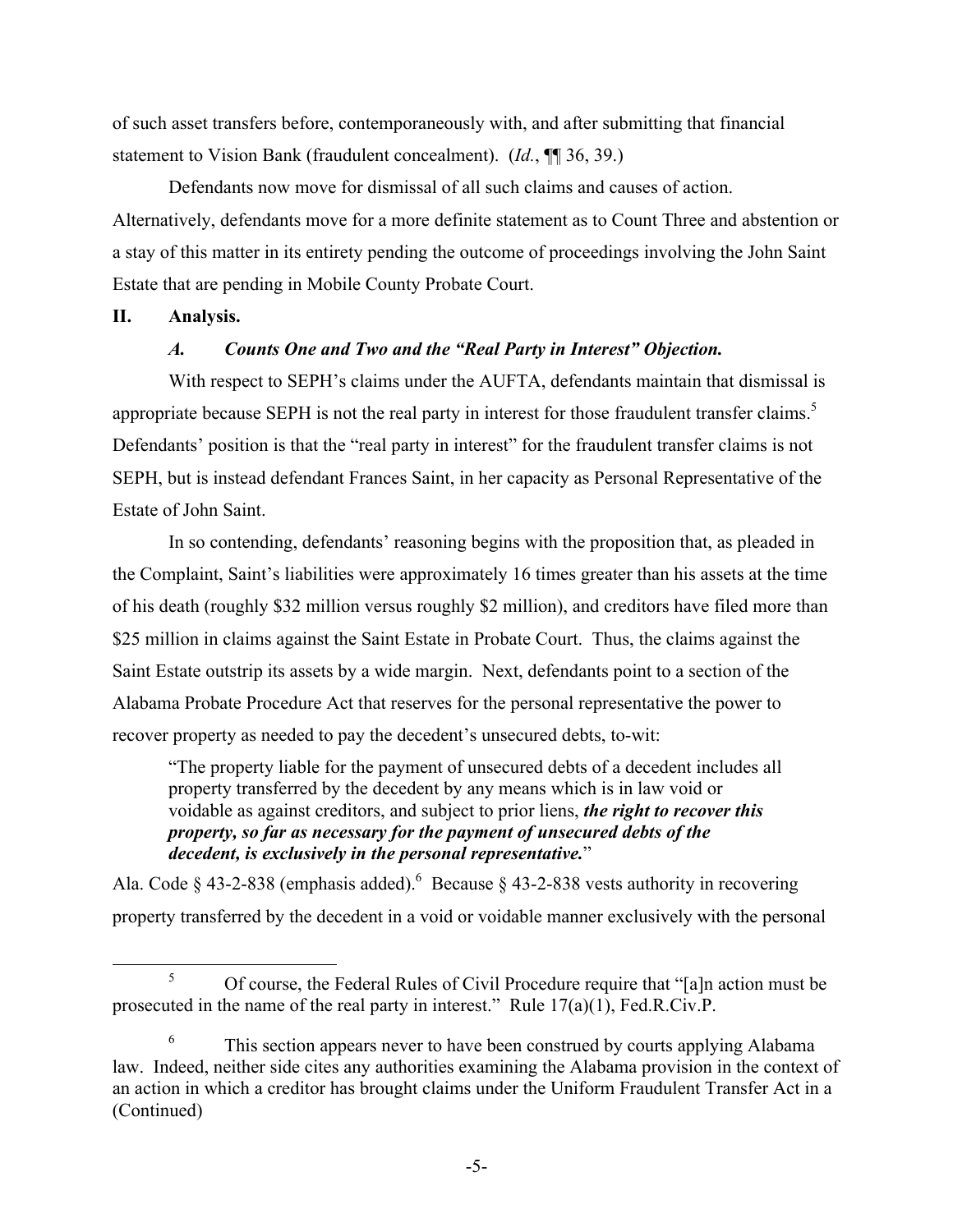representative, and because these assets are needed to pay the Estate's debts which greatly exceed its assets, defendants conclude that Frances Saint (as the Estate's personal representative) is the real party in interest for Counts One and Two. Accordingly, defendants posit, she must be realigned as a plaintiff pursuant to Rule 17(a) of the Federal Rules of Civil Procedure. Of course, any such realignment would destroy federal diversity jurisdiction (because Frances Saint's citizenship is the same as that of other defendants) and require dismissal. Defendants say this result is warranted from a public policy standpoint, in order to prevent "a multitude of lawsuits filed by separate creditors of the deceased which could result in inconsistent determinations by a multitude of courts setting aside the transfers of the same assets in favor of different creditors." (Doc. 11, at 9.)<sup>7</sup>

As noted in footnote 6, *supra*, the parties have not identified a single case authority construing the language of § 43-2-838 in the context of Uniform Fraudulent Transfer Act claims brought by a creditor against an estate for transfers made by the decedent to the estate's personal representative. Thus, this Court's analysis must focus on the statutory language itself.<sup>8</sup> By its terms, § 43-2-838 vests the "right to recover" the decedent's "property" "exclusively in the personal representative" where (i) the decedent transferred property "by any means which is in law void or voidable as against creditors;" and (ii) recovery of the property is "necessary for the

1

court of general jurisdiction. Moreover, the Court has searched decisional authorities from both Alabama and 14 other jurisdictions (Alaska, Arizona, Colorado, Hawaii, Idaho, Maine, Massachusetts, Minnesota, Montana, Nebraska, North Dakota, South Carolina, South Dakota, Utah) that have adopted the Uniform Probate Code ("UPC") in vain for any meaningful discussion of UPC § 3-710, which Alabama adopted as § 43-2-838.

There is no indication in the record that any other creditor of John Saint has initiated legal proceedings in any forum seeking to set aside the asset transfers described in SEPH's Complaint.

<sup>&</sup>lt;sup>8</sup> "When the language of a statute is plain and unambiguous we must apply that meaning." *Cox Enterprises, Inc. v. Pension Ben. Guar. Corp.*, 666 F.3d 697, 704 (11<sup>th</sup> Cir. 2012); *see also Silva-Hernandez v. U.S. Bureau of Citizenship and Immigration Services*, 701 F.3d 356, 361 ( $11<sup>th</sup>$  Cir. 2012) ("Those who ask courts to give effect to perceived legislative intent by interpreting statutory language contrary to its plain and unambiguous meaning are in effect asking courts to alter that language, and courts have no authority to alter statutory language.") (citation omitted).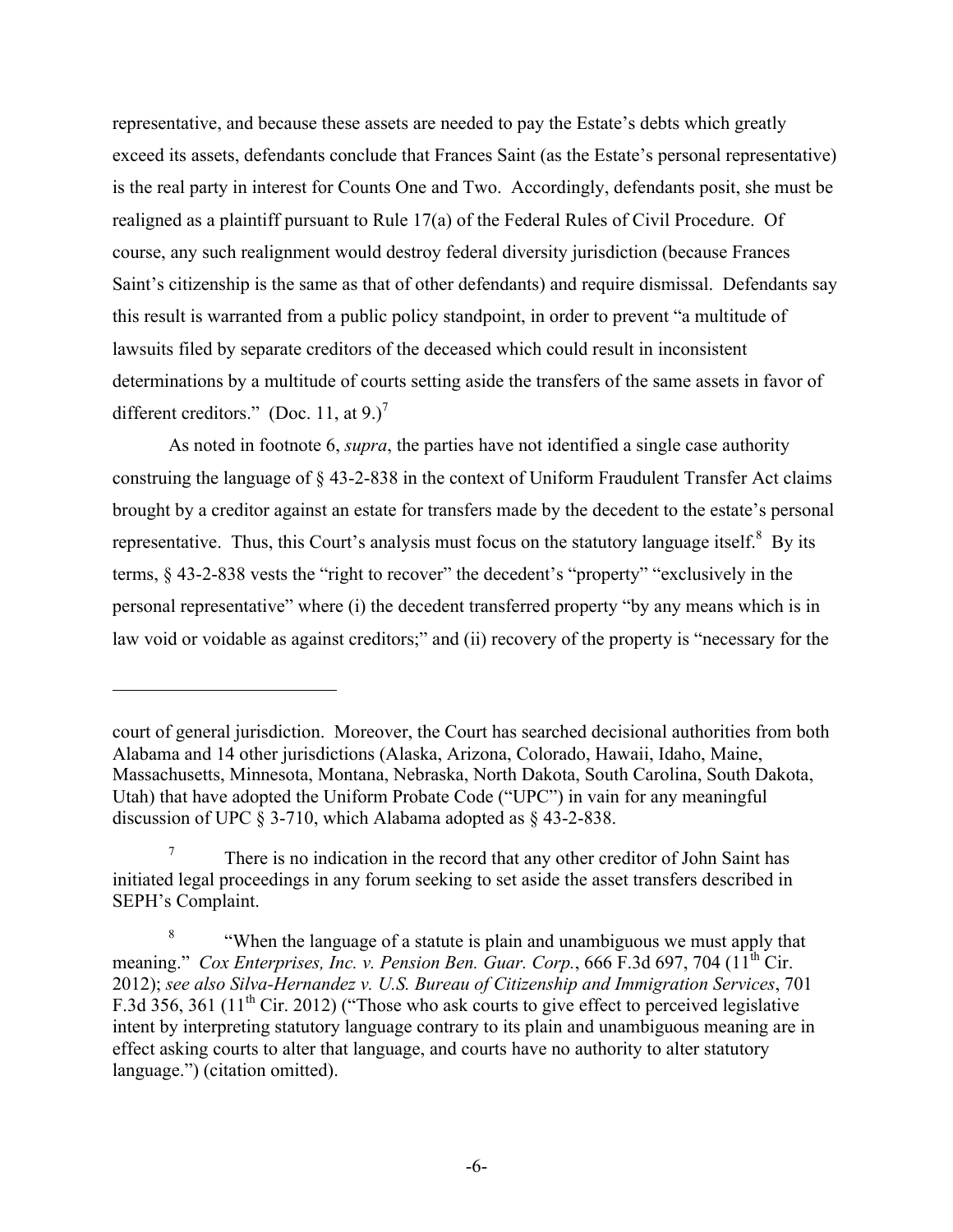payment of unsecured debts of the decedent." This plain language would appear to support defendants' position insofar as SEPH may be seeking in Counts One and Two the remedy of having the transfers set aside and the transferred assets restored to the Estate of John Saint for purposes of paying Saint's unsecured debts in probate proceedings.

A fair reading of Counts One and Two, however, reflects that SEPH seeks remedies far beyond revesting title to the transferred assets in the Estate. Indeed, in both AUFTA claims, SEPH demands "compensatory and punitive damages" against the Saint Estate, Frances Saint, SFLP and Kasubra; as well as that the Court "declare such transfers (and any subsequent transfers of the property and assets) null and void." (Doc. 1, at 11-12.) These remedies are outside the scope of the plain language of § 43-2-838, which gives the Estate's personal representative the exclusive right "to recover this property, so far as necessary for the payment of the unsecured debts of the decedent." In seeking money damages from the transferees of the subject property, SEPH is not seeking to recover property to pay John Saint's unsecured debts, but is rather pursuing compensation from those defendants pursuant to Alabama Code § 8-9A- $8(b)$  for the harm they allegedly caused SEPH by receiving those transfers.<sup>9</sup> Moreover, a declaratory judgment that the transfers violate the AUFTA would not appear to implicate § 43-2- 838. Stated differently, nothing in § 43-2-838 purports to grant a personal representative the exclusive right to pursue any and all fraudulent transfer remedies related to the decedent's estate; rather, it only affords the personal representative the exclusive right "to recover this property, so far as necessary for the payment of unsecured debts of the decedent." The remedies sought by SEPH – other than setting aside the fraudulent transfers – are not reserved for Frances Saint (as personal representative of the Estate) by the clear language of § 43-2-838. That is to say, while § 43-2-838 gives Frances Saint the exclusive right to recover property that belongs in the Estate for administration in the Mobile County Probate Court proceedings, it does not confer upon her the

 <sup>9</sup> More precisely, SEPH is demanding a money judgment for damages against the transferees. Contrary to defendants' position, a money judgment for damages is not properly equated to recovery of transferred property to pay Saint's debts. Were the law otherwise, the result would be that the personal representative has the exclusive authority to bring a damages claim on behalf of the estate's creditors against any alleged co-conspirator of the decedent. Defendants proffer neither legal authority nor argument to support such an outcome.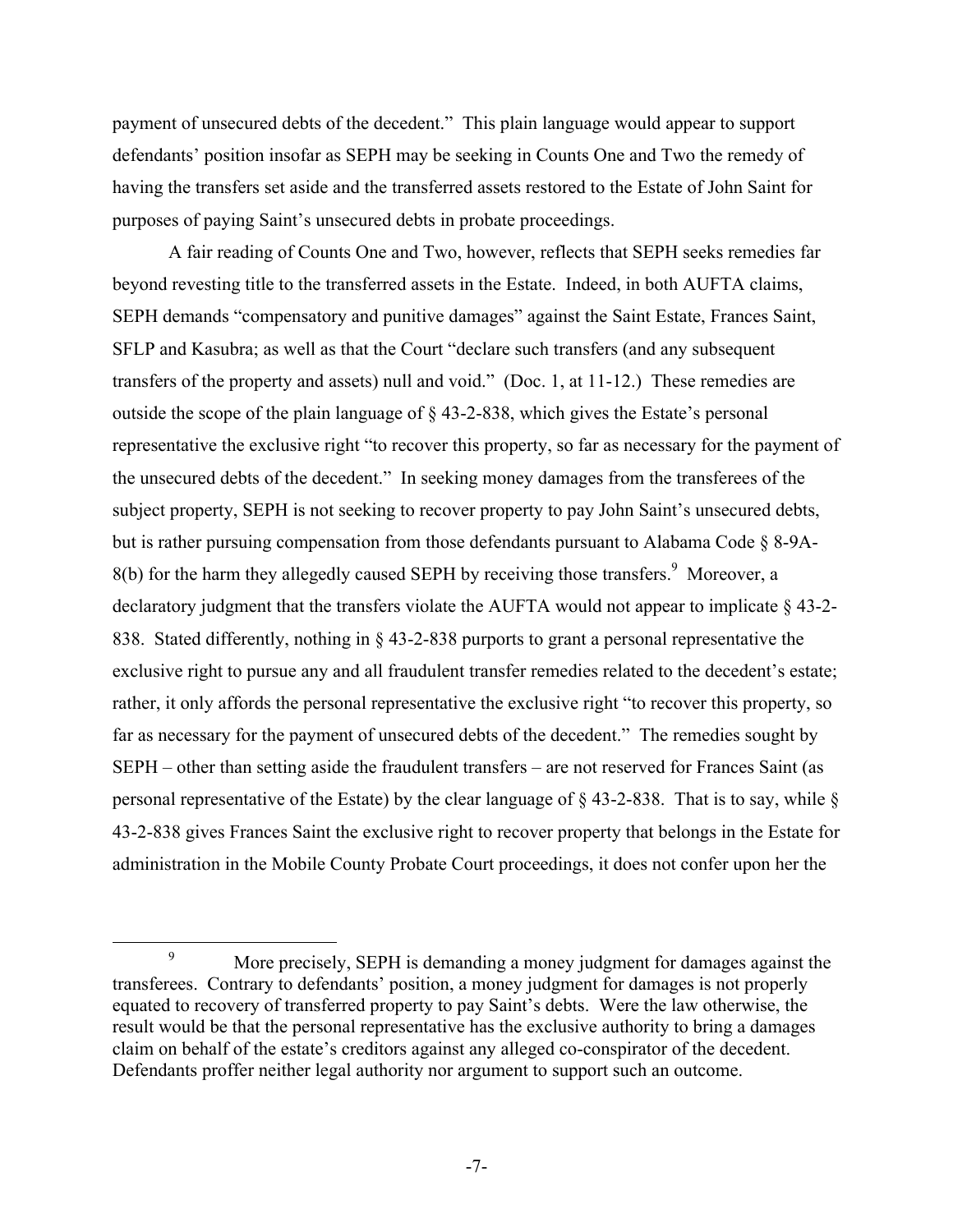exclusive right to pursue any and all remedies that are or might be available to creditors under the AUFTA.<sup>10</sup>

Because certain remedies are still available to it in Counts One and Two, notwithstanding the constraints imposed by § 43-2-838, SEPH – and not Frances Saint as personal representative – is the real party in interest for those claims, and diversity jurisdiction properly lies as to those claims without realigning Frances Saint as a plaintiff. Counts One and Two do not run afoul of Rule 17(a). The Motion to Dismiss is therefore **denied** on this point.<sup>11</sup>

 <sup>10</sup> The available statutory remedies are extensive. *See, e.g.,* Ala. Code § 8-9A-7(a) (enumerating remedies available to creditors as including "[a]voidance of the transfer to the extent necessary to satisfy the creditor's claim," "attachment or other provisional remedy against the asset transferred or other property of the transferee," "injunction against further disposition … of the asset transferred or of other property," "[a]ppointment of a receiver to take charge of the asset transferred or of other property of the transferee," or "[a]ny other relief the circumstances may require").

 $11$  The Court reaches this conclusion for another reason, as well. The well-pleaded factual allegations of the Complaint are that Frances Saint was the beneficiary of the vast majority of the challenged asset transfers. Indeed, the fact pattern described in the Complaint is that John Saint repeatedly transferred his own assets (including \$31 million of JDC Stock and a \$3.4 million ownership interest in Kasuba) into defendant Saint Family Limited Partnership, then transferred a 98% interest in SFLP to Frances Saint in October 2007. Thus, Frances Saint is both the personal representative of the Estate, and the recipient/beneficiary of the bulk of the assets whose transfers are alleged to be fraudulent. Under defendants' construction of the Alabama Probate Procedure Act, only Frances Saint (in her role as personal representative) is empowered to take any action against the allegedly fraudulent transfers from John Saint to herself for the benefit of creditors such as SEPH. Not surprisingly, Frances Saint has not sued herself under the AUFTA, either in Probate Court or elsewhere, in the nearly two and a half years following the admission of John Saint's last will and testament to probate in December 2014. The Court does not and will not interpret § 43-2-838 as effectively suspending the AUFTA in circumstances such as these, leaving SEPH with no remedy. Nor does defendants' realignment argument have merit where, as here, the relief being sought is primarily against Frances Saint, the alleged recipient of the fraudulently transferred assets. Defendants' Motion to Dismiss posits that Frances Saint (the party against whom relief is sought) is really a plaintiff, not a defendant, in this case for Rule 17(a) purposes. The plain language of the Complaint – and common sense – shows otherwise. SEPH brought this action to obtain judgment against Frances Saint for millions of dollars that her late husband transferred to her before his demise. To label her as anything other than a defendant and to align her with SEPH in these circumstances would be to ignore that fundamental reality and do violence to realignment principles articulated in binding authorities. *See, e.g., City of Vestavia Hills v. General Fidelity Ins. Co.*, 676 F.3d 1310, 1313-14  $(11<sup>th</sup> Cir. 2012)$  (explaining that "federal courts are required to realign the parties in an action to reflect their interests in the litigation," that parties "cannot confer diversity jurisdiction upon the (Continued)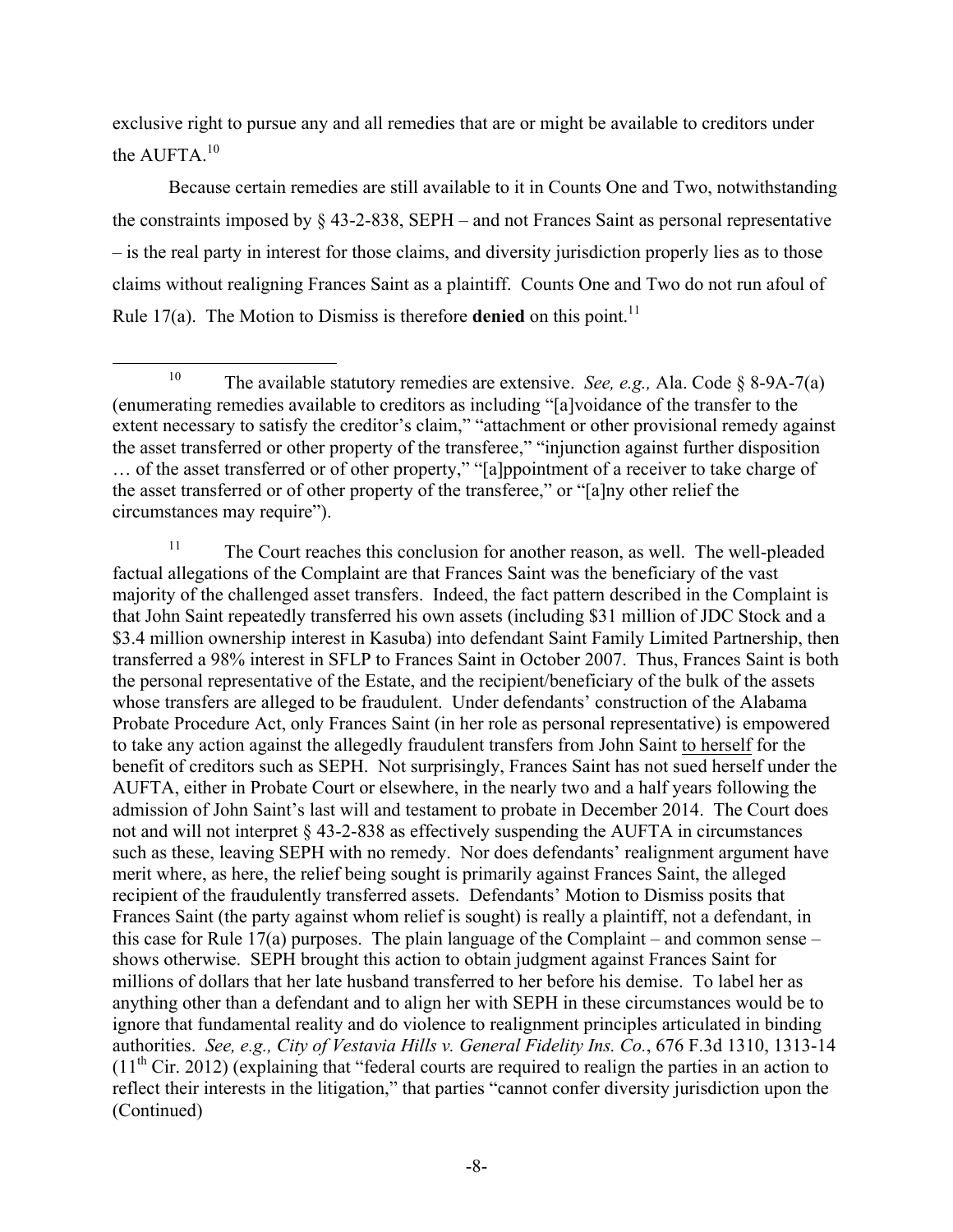### *B. Counts One and Two and the Timeliness Objection.*

Defendants' next ground for their Motion to Dismiss is an argument that Count One and a portion of Count Two are time-barred. This timeliness objection is structured as follows: By the plain language of the Complaint, all or substantially all of the transfers that SEPH challenges occurred during the time frame of 2006, 2007 and 2008. (Doc. 1, ¶¶ 11-18.) Count One is a constructive fraudulent transfer claim brought pursuant to Alabama Code §§ 8-9A-4(c) and 8- 9A-5. *(Id.*, 127.) Count Two is an actual fraudulent transfer claim brought pursuant to Alabama Code § 8-9A-4(a). (*Id.*, ¶ 30.) Pursuant to the AUFTA, a claim for relief with respect to a fraudulent transfer under  $\S$ § 8-9A-4(c) or 8-9A-5(a) "is extinguished unless action is brought ... within four years after the transfer was made when the action is brought by a creditor whose claim arose before the transfer was made." Ala. Code § 8-9A-9(3). Likewise, AUFTA provides that a claim for relief with respect to a fraudulent transfer under  $\S$  8-9A-4(a) "is extinguished unless action is brought … within six years after the transfer of personal property was made." Ala. Code § 8-9A-9(1).<sup>12</sup> Defendants' position is that the Complaint's allegations confirm all transfers at issue in Count One and all personal property transfers at issue in Count Two occurred outside the operative four- or six-year periods preceding the filing of the Complaint, such that those claims have been extinguished by operation of § 8-9A-9.

1

federal courts by their own designation of plaintiffs and defendants," and that courts must "arrange the parties according to their sides in the dispute") (citations omitted). Upon any reasonable examination of the interests in this litigation, SEPH and Frances Saint are not on the same side. There is no unity of interests between them as to the issues joined herein; rather, their interests are unequivocally and diametrically opposed. Frances Saint is properly aligned as a defendant, on the opposite side from SEPH, and diversity jurisdiction remains intact as to Counts One and Two.

<sup>&</sup>lt;sup>12</sup> Certain aspects of Count Two involve transfers of real property, not personal property, alleged to have occurred in 2007 or 2008. (Doc. 1, ¶¶ 15, 18.) Those portions of Count Two are subject to a 10-year limitations period. *See* Ala. Code § 8-9A-9(1) ("A claim for relief with respect to a fraudulent transfer under this chapter is extinguished unless action is brought … [u]nder Section 8-9A-4(a) within 10 years after the transfer of real property was made."). SEPH filed its Complaint in November 2016, well within that 10-year period. Accordingly, defendants do not maintain that the real-property transfer components of Count Two are time-barred.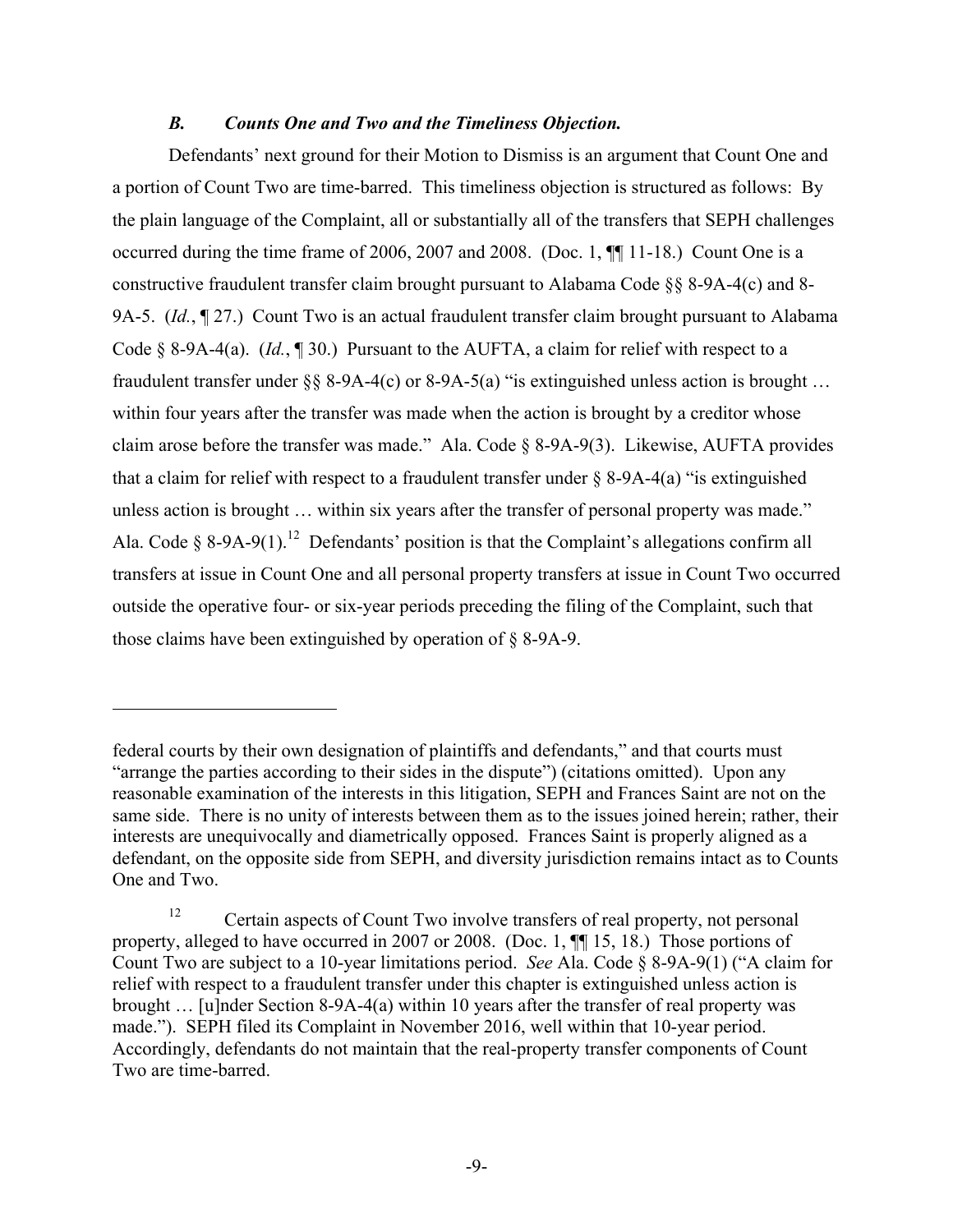SEPH's rejoinder to the timeliness objection is to invoke Alabama's "discovery rule." Under well-settled Alabama law, "[i]n a fraud action, the running of the limitations period is tolled pursuant to the 'discovery rule' found in § 6-2-3, Ala.Code 1975." *Target Media Partners Operating Co. v. Specialty Marketing Corp.*, 177 So.3d 843, 862 (Ala. 2013). That statute provides that "[i]n actions seeking relief on the ground of fraud where the statute has created a bar, the claim must not be considered as having accrued until the discovery by the aggrieved party of the fact constituting the fraud." Ala. Code § 6-2-3; *see also DGB, LLC v. Hinds*, 55 So.3d 218, 224 (Ala. 2010) ("this statute is usually applicable to cases wherein fraud is the basis of the cause of action") (citation omitted). "The question of when a party discovered or should have discovered the fraud is generally one for the jury." *Potter v. First Real Estate Co.*, 844 So.2d 540, 546 (Ala. 2002) (citation omitted). SEPH correctly notes that the Complaint includes specific factual allegations that, as a result of defendants' acts of concealment, SEPH did not discover the challenged transfers until September/October 2016, such that the § 8-9A-9 limitations clock began ticking at that time. Plaintiff has adequately pleaded the discovery rule, so as to render Counts One and Two timely, at least for purposes of Rule 12(b)(6) review.

Notwithstanding the foregoing, defendants fire back that the limitations periods prescribed by Alabama Code § 8-9A-9 are actually statutes of repose, not statutes of limitation. The difference between the two may be succinctly summarized as follows: "While a statute of limitations is intended to require plaintiffs to pursue diligent prosecution of known claims by limiting the time to bring suit based on the date when the cause of action accrued, … a statute of repose puts an outer limit on the right to bring a civil action …. The repose provision is therefore equivalent to a cutoff, in essence an absolute bar on a defendant's temporal liability." *Dusek v. JPMorgan Chase & Co.*, 832 F.3d 1243, 1247 (11<sup>th</sup> Cir. 2016) (citations and internal quotation marks omitted). Further, "statutes of repose are distinct from statutes of limitation in that they are not subject to equitable tolling, even in cases of extraordinary circumstances beyond a plaintiff's control." *Id.* (citations and internal quotation marks omitted). If § 8-9A-9 were a statute of repose, then, Alabama's "discovery rule" would be inapplicable, and SEPH's Count One and most of Count Two would be untimely pursuant to the absolute statutory bar, irrespective of the discovery rule.

Defendants' timeliness objection fails at the Motion to Dismiss stage because they have not persuasively shown that § 8-9A-9 is a statute of repose. As noted, the baseline rule in

-10-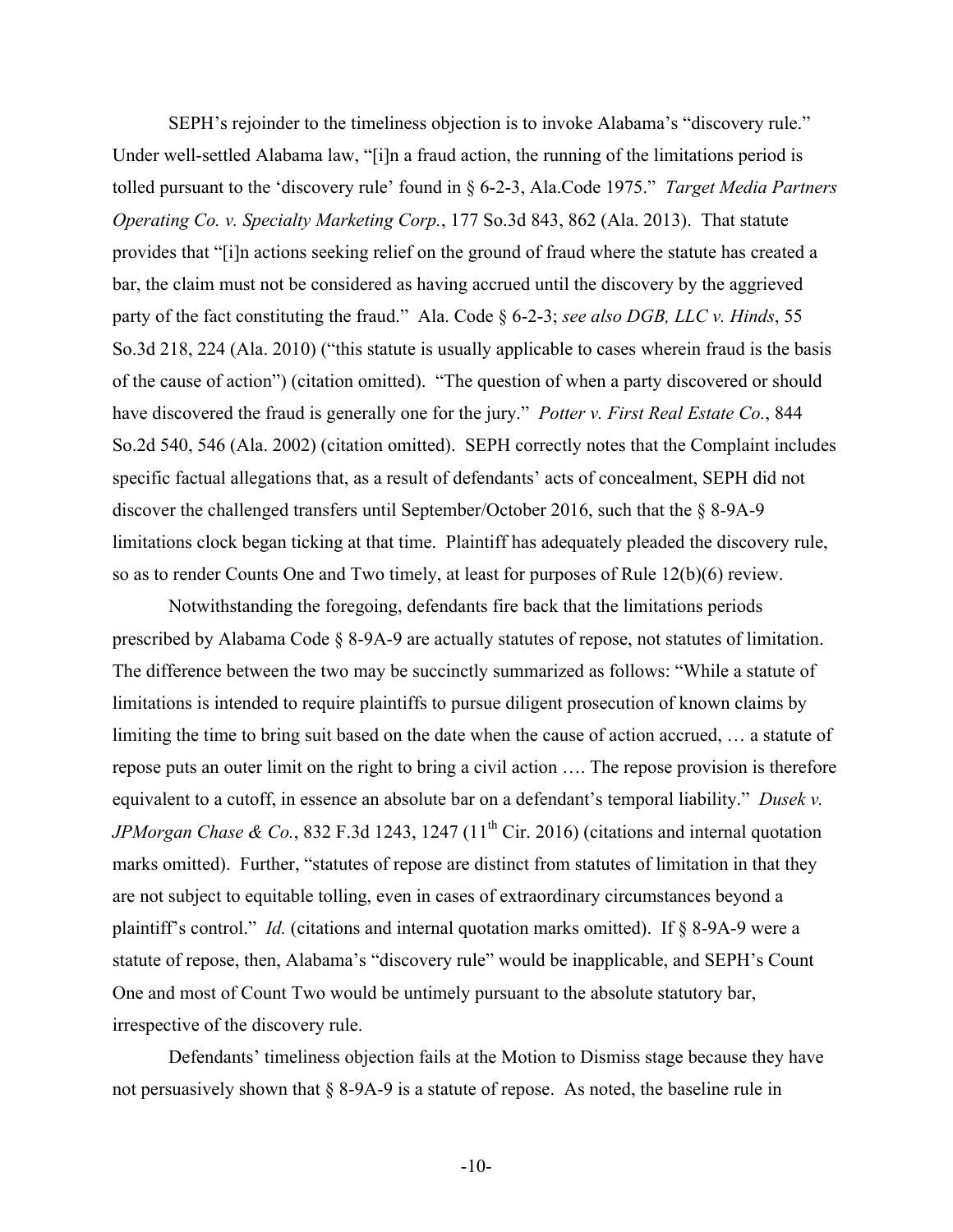Alabama is that "[i]n actions seeking relief on the ground of fraud where the statute has created a bar, the claim must not be considered as having accrued until the discovery by the aggrieved party of the fact constituting the fraud." Ala. Code § 6-2-3. Prior to Alabama's enactment of the AUFTA in 1989, Alabama courts applied the discovery rule to fraudulent transfer cases. *See, e.g., Donaldson v. Williams*, 222 So.2d 725, 726 (Ala. 1969) ("We are of the opinion that the ten years within which the bill could be filed did not begin to run until the discovery of the fraud, or when by the exercise of due diligence, the fraud might have been discovered."). Neither the text of § 8-9A-9 nor its official commentary says anything about displacing, overriding or abolishing the discovery rule in this context; to the contrary, that commentary specifies that subsection (2) (on which defendants rely) "adopts the present Alabama law" and that subsection (3) (on which defendants also rely) "changes present Alabama law" only by altering the six- or 10-year period to avoid transfers based on constructive fraud to four years. (*See* Alabama Comment to Ala. Code § 8-9A-9.) And the AUFTA expressly provides that "[u]nless displaced by the provisions of this chapter, the principles of law and equity, including … the law relating to … fraud … supplement its provisions." Ala. Code § 8-9A-10. In light of these circumstances, it is not surprising that case authorities and commentators alike have opined that Alabama's discovery rule is applicable to the time limits specified in § 8-9A-9. *See Cotter v. Gwyn*, 2016 WL 4479510, \*14 (E.D. La. Aug. 25, 2016) (declining to dismiss plaintiff's AUFTA claims as untimely "because there remains an issue as to when the limitation period on his AFTA claims began to run. Fraud claims under Alabama law do not accrue until the discovery by the aggrieved party of the fact constituting the fraud or the cause of action fraudulently concealed.") (footnote and internal quotation marks omitted); *Tilley's Alabama Equity* § 11:10 (discussing Alabama Code § 8-9A-9, and opining that "[t]he statute of limitations did not begin to run until discovery of facts that would provoke inquiry in the mind of a reasonable and prudent man that, if followed up, would lead to the discovery of the fraud"). This Court reaches the same conclusion $13$ 

<sup>&</sup>lt;sup>13</sup> In framing  $\S$  8-9A-9 as a statute of repose, defendants argue that "most states that" have addressed the issue have determined that statutes based on Section 9 of the UFTA, like Alabama Code § 8-9A-9, are Statutes of Repose rather than Statutes of Limitation." (Doc. 28, at 2.) The problem with this argument is that Alabama expressly did not adopt Section 9 of the UFTA wholesale. Indeed, the Alabama Comment to § 8-9A-9 indicates, "This chapter generally (Continued)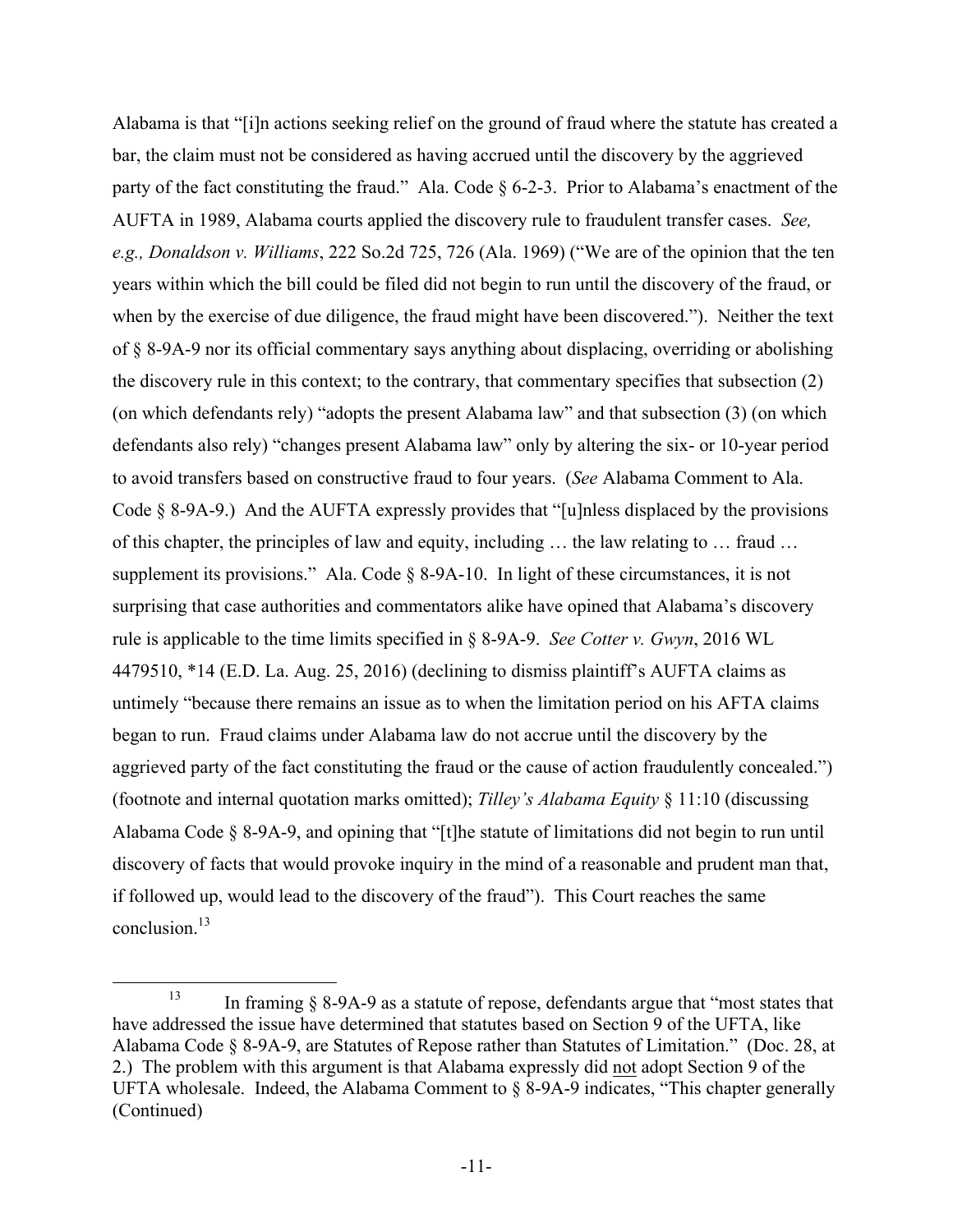Because movants have not persuasively shown that Alabama Code § 8-9A-9 operates as a statute of repose rather than a statute of limitations, that section remains subject to Alabama's discovery rule as codified at § 6-2-3. The Complaint adequately alleges that SEPH did not discover crucial facts animating Counts One and Two until September or October 2016; therefore, Rule 12(b)(6) dismissal on timeliness grounds is inappropriate. This prong of the Motion to Dismiss is **denied**. 14

<u>.</u>

<sup>14</sup> In their Reply, defendants advance a brand-new argument that the Complaint does not sufficiently plead that SEPH discovered the facts giving rise to Counts One and Two within the limitations periods set forth in Alabama Code § 8-9A-9. (*See* doc. 24, at 14-16.) As a threshold matter, this argument is improper because defendants raised it for the first time in a reply. *See, e.g., Brown v. CitiMortgage, Inc.*, 817 F. Supp.2d 1328, 1332 (S.D. Ala. 2011) ("New arguments presented in reply briefs are generally not considered by federal courts.") (citations omitted); *Kirksey v. Schindler Elevator Corp.*, 2016 WL 7116223, \*6 (S.D. Ala. Dec. 6, 2016) ("this argument is improper because it is newly raised in a reply although it was available earlier"); *United States v. Crumb*, 2016 WL 4480690, \*17 (S.D. Ala. Aug. 24, 2016) ("this kind of new, previously available argument in support of a motion is not appropriately (Continued)

does not adopt the statute of limitations contained in the Uniform Act." As such, looking to jurisdictions that have adopted Section 9 of the UFTA to shed light on the meaning of Alabama Code § 8-9A-9 (which on its face "generally does not adopt" Section 9 of the UFTA) is an unhelpful and illogical exercise. Moreover, in their original Reply, defendants devoted one sentence to a textual analysis of § 8-9A-9; however, that sentence was deleted and superseded with the subsequent substitution of a new paragraph. (*Compare* doc. 24 at 11-12 *to* doc. 28 at 2- 3.) Even if that textual analysis remained, defendants place far too much weight on the solitary word "extinguished." Section 8-9A-9 bears little resemblance to the verbiage used in Alabama's statutes of repose. *See, e.g.*, Ala. Code § 6-5-221(a) ("no relief can be granted on any cause of action which accrues or would have accrued more than thirteen years after the substantial completion of construction of the improvement on or to the real property, and any right of action which accrues or would have accrued more than thirteen years thereafter is barred"); Ala. Code § 6-5-482(b) ("notwithstanding any provisions of" § 6-2-3, "no action shall be commenced more than four years after the act, omission, or failure complained of"); Alabama Code § 6-5-574(b) (same). The point is simple: Alabama has clearly designated statutes of repose as such via the use of unambiguous language bypassing traditional discovery and accrual rules. Section 8-9A-9 contains no such terms. It does not purport to limit application of § 6-2-3's discovery rule or otherwise specify that claims accruing after a certain time period are absolutely barred. The Court will not impute an intent on the part of the Alabama legislature to engraft a statute of repose on the AUFTA, where the legislature did not use clear language (as it has in other contexts involving statutes of repose) to effectuate such a result, and in fact reiterated that Alabama's law of fraud (which would include the discovery rule found at  $\S 6$ -2-3) generally supplements the AUFTA; and where the official commentary confirms that  $\S$  8-9A-9 "adopts the present Alabama law" in material respects, as to particular limitations periods.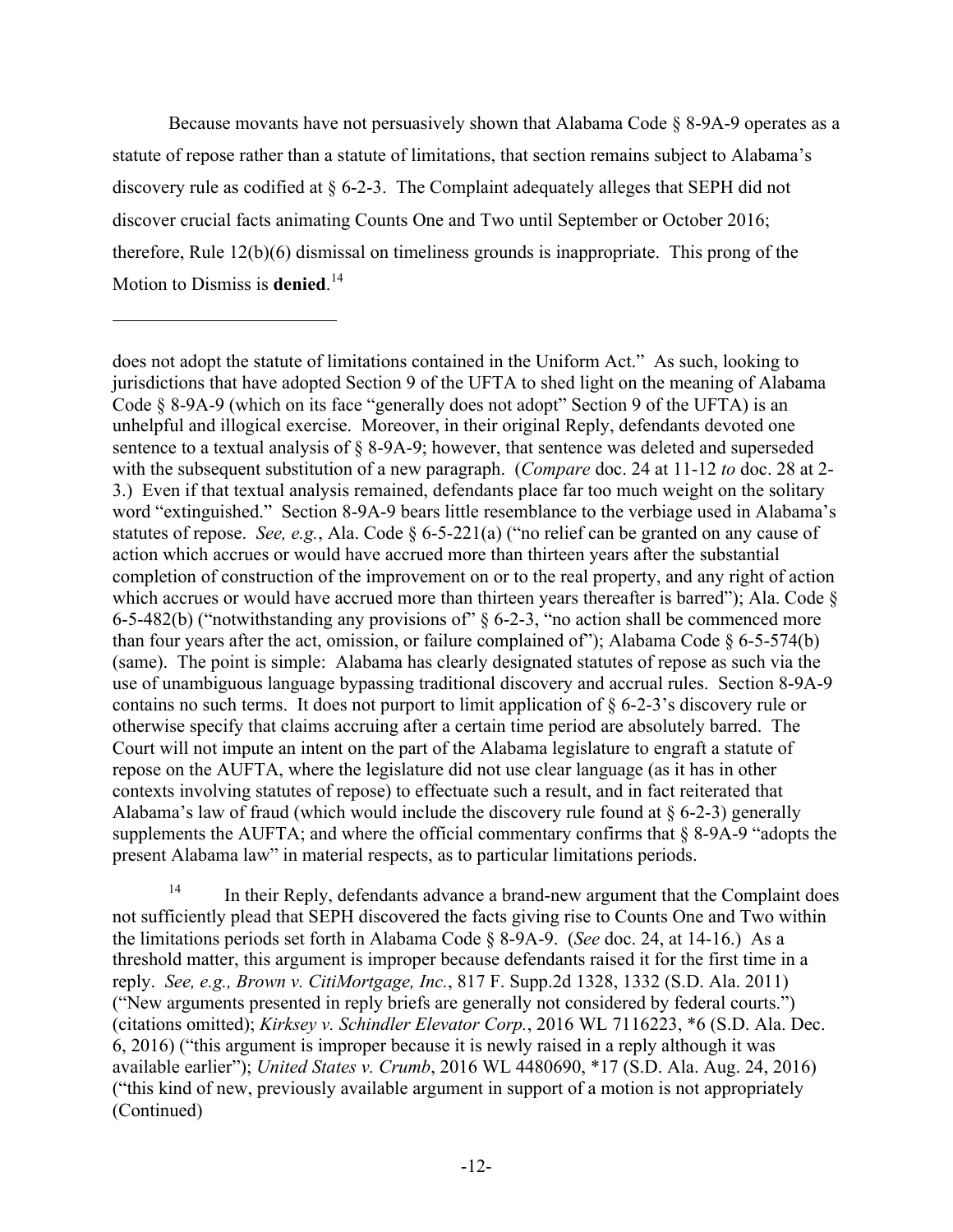## *C. Count Three and the Particularity Objection.*

1

As noted, Count Three consists of a common-law claim of conspiracy to defraud. According to the Complaint, John Saint, Frances Saint, SFLP, Kasubra and other transferees "conspired to commit said fraud on SEPH in an effort to deprive SEPH of assets that could be used to pay the debts owed to SEPH by John Saint and the Saint Estate." (Doc. 1, ¶ 33.) In their Motion to Dismiss, defendants cite the heightened pleading requirement of Rule 9(b), and assert that Count Three falls short of that standard.

The Federal Rules of Civil Procedure provide that "[i]n alleging fraud or mistake, a party must state with particularity the circumstances constituting fraud or mistake." Rule 9(b), Fed.R.Civ.P. There is no rigid, inflexible, one-size-fits-all checklist for pleading fraud with particularity. *See Tello v. Dean Witter Reynolds, Inc.*, 494 F.3d 956, 972-73 (11<sup>th</sup> Cir. 2007) ("While allegations of date, time or place satisfy the Rule 9(b) requirement that the *circumstances* of the alleged fraud must be pleaded with particularity, we have acknowledged that alternative means are also available to satisfy the rule in substantiating fraud allegations.") (citation and internal marks omitted). And the Eleventh Circuit has emphasized that "[t]he application of Rule 9(b) … must not abrogate the concept of notice pleading." *Ziemba v. Cascade Int'l, Inc.*, 256 F.3d 1194, 1202 (11<sup>th</sup> Cir. 2001) (citation and internal quotation marks

presented for the first time in a reply"). Even if this new argument set forth in defendants' Reply were properly considered on the merits (which it is not), the result would be unchanged. Defendants' argument is that, given the Complaint's allegations that Bama Bayou and Marine Park exhibited symptoms of financial instability and Vision Bank's professed reliance on John Saint's 2007 personal financial statement, "[o]rdinary prudence requires that the Plaintiff should have investigated the finances" of John Saint and thereby discovered the false representations in his financial statement long before late 2016. (Doc. 24, at 15.) This debate about what Vision Bank / SEPH should have done to investigate Saint's finances and when they should have done it for purposes of the discovery rule is an argument for the finder of fact at trial, and therefore cannot be resolved in defendants' favor on a Motion to Dismiss. The same goes for defendants' contention that Saint's failure to pay anything on his guaranties in 2008 should have caused Vision Bank "to discover in 2008 that John Saint no longer owned certain of his properties listed on his 2007 financial statement." (*Id.* at 16.) Again, Alabama law is clear that "[t]he question of when a party discovered or should have discovered the fraud is generally one for the jury." *Jones v. Kassouf & Co., P.C.*, 949 So.2d 136, 140 (Ala. 2006) (citations omitted). Whether a reasonable person would have inquired into the veracity of John Saint's 2007 financial statement earlier under the circumstances alleged here is a question not amenable to conclusive disposition via the Rule 12(b)(6) mechanism.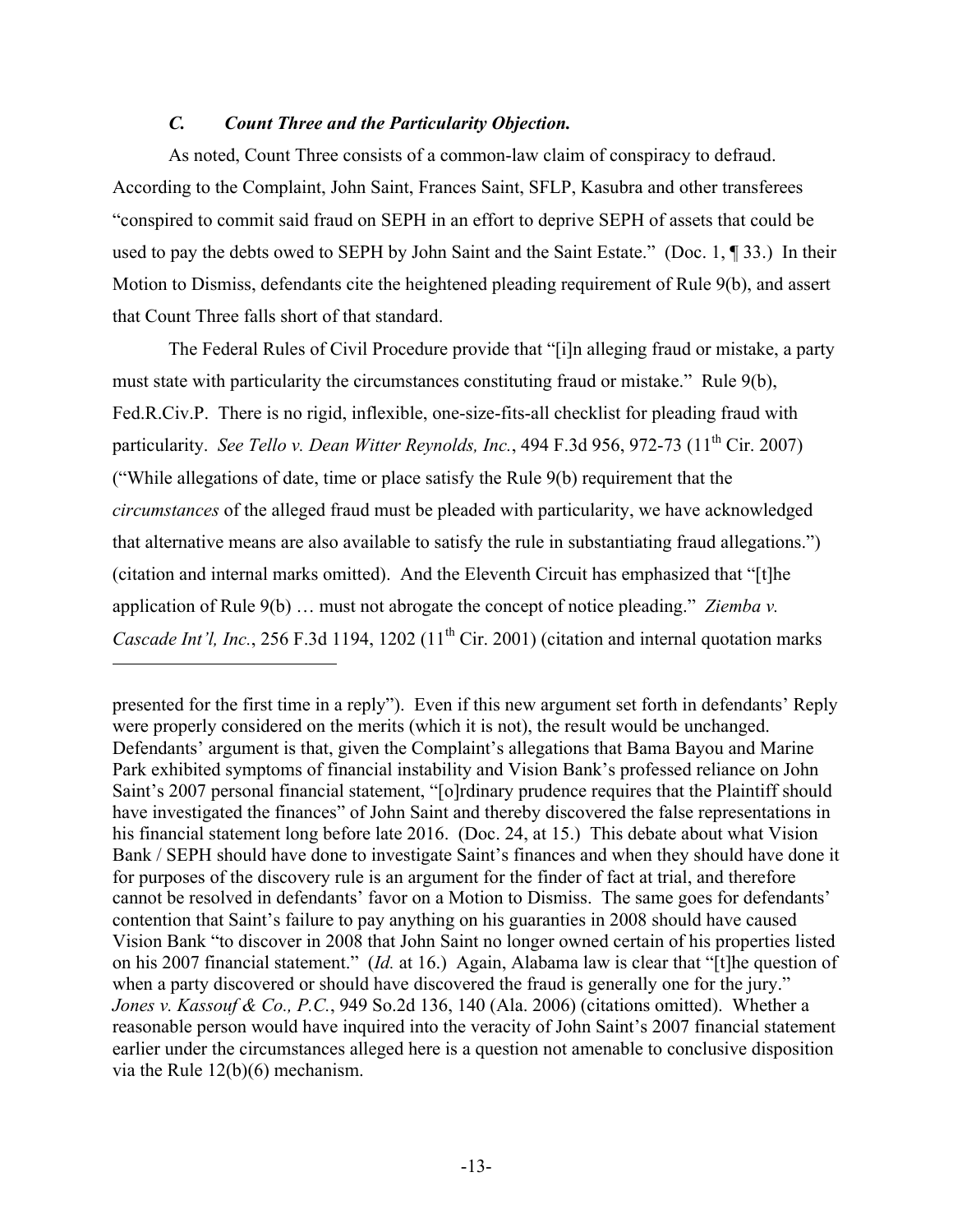omitted). Indeed, the Rule 9(b) particularity requirement "must be read in conjunction with Federal Rule of Civil Procedure 8's directives that a complaint need only provide a short and plain statement of the claim," and courts considering motions to dismiss for failure to plead fraud with particularity "should always be careful to harmonize the directives of [R]ule 9(b) with the broader policy of notice pleading found in Rule 8." *Hill v. Morehouse Medical Associates Inc.*, 2003 WL 22019936,  $*3$  (11<sup>th</sup> Cir. Aug. 15, 2003) (citations and internal quotation marks omitted); *see also Urquilla-Diaz v. Kaplan University*, 780 F.3d 1039, 1051 (11<sup>th</sup> Cir. 2015) ("Rule 8's pleading standard is supplemented but not supplanted by Federal Rule of Civil Procedure 9(b).").

Under any reasonable reading of the pleadings, SEPH has set forth the circumstances of the alleged fraud with particularity. Indeed, the Complaint alleges that John Saint guaranteed the repayment to plaintiff of millions of dollars in loans, then shifted the bulk of his own assets to family members and artificial entities that he controlled (*i.e.*, the other defendants in this action), after which he misrepresented to plaintiff that he still held those assets, all "in an effort to deprive SEPH of assets that could be used to pay the debts owed to SEPH by John Saint and the Saint Estate." (Doc. 1, ¶ 33.) Based on the particular factual allegations (including allegations detailing the relationships among defendants, the transfers at issue, and the relevant time frame) pleaded in the Complaint, the Court readily finds that defendants have been alerted to the precise misconduct with which they are charged and are adequately protected against spurious charges of immoral and fraudulent behavior, which is the purpose of Rule  $9(b)$ <sup>15</sup>. Thus, defendants' contention that the Complaint lacks the particularity required by Rule 9(b) in describing the fraudulent conduct at issue is not well taken, and dismissal of Count Three on that basis is not appropriate.

 <sup>15</sup> *See, e.g., United States ex rel. Matheny v. Medco Health Solutions, Inc.*, 671 F.3d 1217, 1222 (11<sup>th</sup> Cir. 2012) (explaining that the objective of Rule 9(b) is to "alert<sup>[]</sup> defendants to the precise misconduct with which they are charged and protect[] defendants against spurious charges") (citation omitted); *Durham v. Business Management Associates*, 847 F.2d 1505, 1511  $(11<sup>th</sup> Cir. 1988)$  ("The particularity rule serves an important purpose in fraud actions by alerting defendants to the precise misconduct with which they are charged and protecting defendants against spurious charges of immoral and fraudulent behavior.") (citations and internal quotation marks omitted).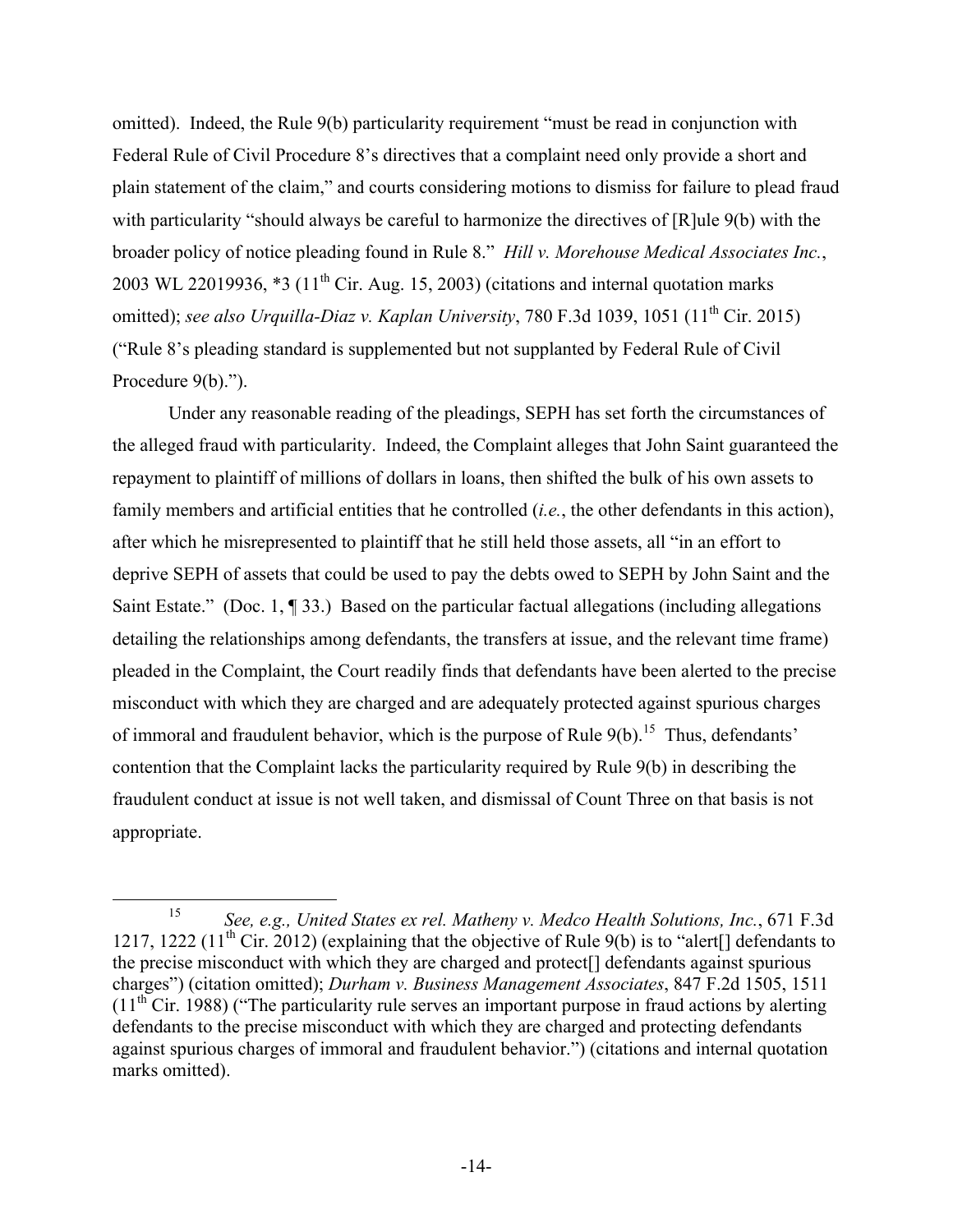Nor is defendants' position strengthened by their related argument that Count Three must be dismissed for inadequately pleading a conspiracy. Defendants balk that the Complaint "contains no allegations of actions by F. Saint, Kasubra or SFLP of any action in furtherance of any alleged conspiracy." (Doc. 11, at 17.) They protest that the Complaint does not "identify when John Saint and the Defendants agreed to engage in the alleged fraudulent acts," does not "identify the dates when the Defendants rendered assistance to J. Saint in committing the fraudulent acts," and does not "explain how the conduct of the Defendants, F. Saint, Kasubra, and/or SFLP, furthered the commission of the alleged fraud by John Saint." (*Id.* at 18.) These assertions substantially overstate the pleading requirements for a civil conspiracy. Defendants cite no authority – and the Court is aware of none – requiring a plaintiff to plead the precise date of an alleged agreement to engage in fraud, or to plead specific overt acts in furtherance of the conspiracy committed by each and every defendant. Simply put, no such heightened pleading requirements exist.<sup>16</sup>

To be sure, the Eleventh Circuit has delineated minimum pleading requirements in a civil conspiracy context. In particular, the appellate court has counseled that "a defendant must be informed of the nature of the conspiracy which is alleged. It is not enough to simply aver in the complaint that a conspiracy existed. … A complaint may justifiably be dismissed because of the conclusory, vague and general nature of the allegations of conspiracy." *Shell v. U.S. Dep't of Housing and Urban Development*, 355 Fed.Appx. 300, 307 (11<sup>th</sup> Cir. Dec. 2, 2009) (quoting *Fullman v. Graddick*, 739 F.2d 553, 557 ( $11<sup>th</sup>$  Cir. 1984)). Thus, a plaintiff's "bare assertion that a conspiracy occurred is insufficient to state a claim." *Shell*, 355 Fed.Appx. at 307. Here, SEPH has not confined its Complaint to a conclusory statement that a conspiracy existed. To the contrary, the Complaint delineates at some length the relationships between and among the defendants, the character of the acts done, and the benefits reaped by each defendant as a result of the conspiracy, all of which when viewed in the aggregate support a reasonable inference that

 <sup>16</sup> *See, e.g., Ex parte Reindel*, 963 So.2d 614, 621 n.11 (Ala. 2007) ("In a conspiracy, the acts of coconspirators are attributable to each other.") (citation omitted); *Huckleberry v. M.C. Dixon Lumber Co.*, 503 So.2d 1209, 1210-11 (Ala. 1987) ("It is not an essential element of the claim that a particular conspirator commit an overt act in furtherance of the conspiracy."); *O'Dell v. State ex rel. Patterson*, 117 So.2d 164, 168 (Ala. 1959) ("A great quantum of detail need not be required to be alleged as to the formation of the conspiracy because of the clandestine nature of the scheme or undertaking engaged in.").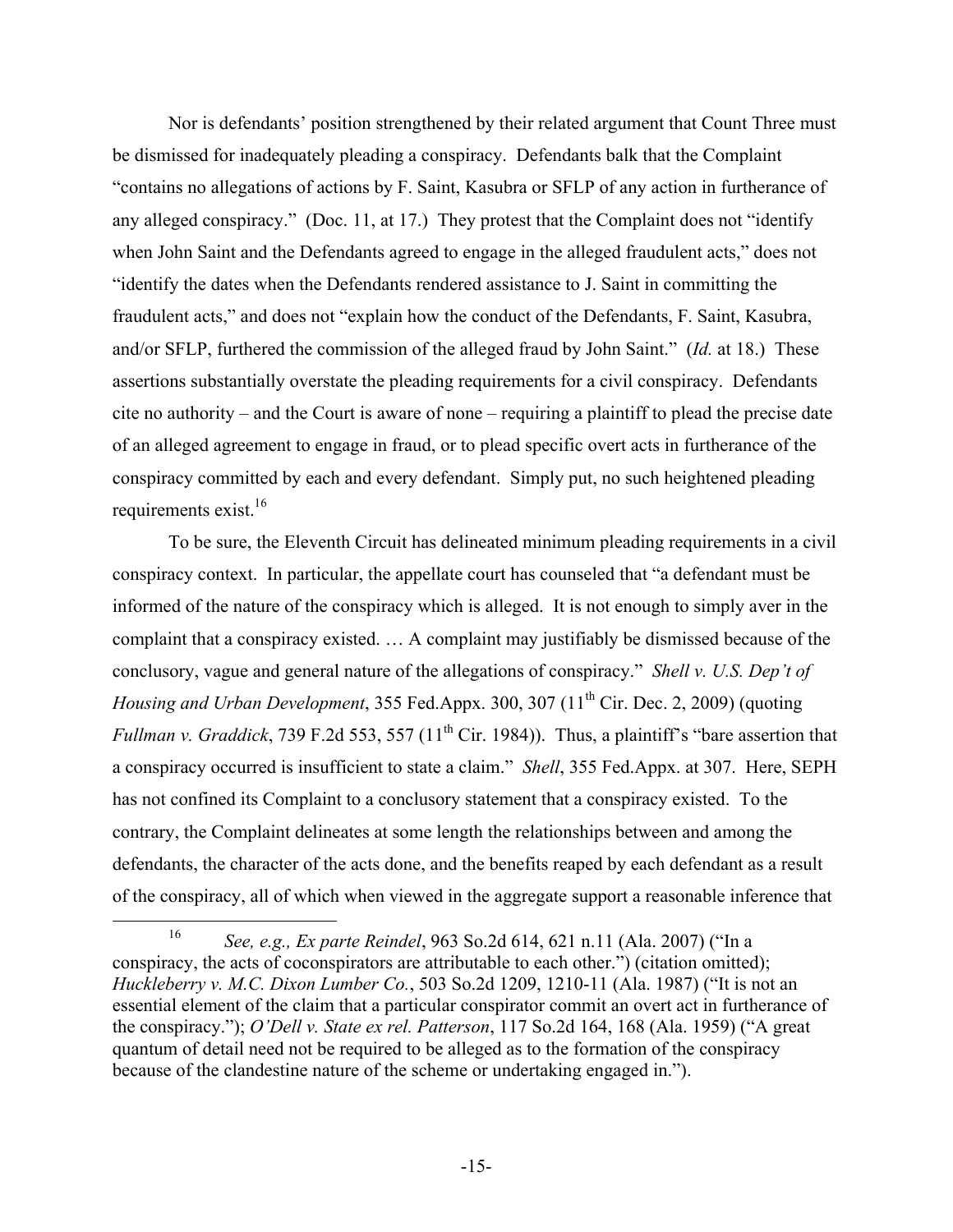these defendants conspired with John Saint to defraud plaintiff out of assets that it had been led to believe were available to pay Saint's guaranty obligations. The modest Eleventh Circuit pleading requirement for conspiracy claims is satisfied here.

More broadly, the allegations of Count Three are sufficient, if proven at trial, to support a civil conspiracy claim as a matter of substantive Alabama law (which governs that cause of action).<sup>17</sup> Indeed, the Alabama Supreme Court has opined that "[a] civil conspiracy claim operates to extend, beyond the active wrongdoer, liability in tort to actors who have merely assisted, encouraged, or planned the wrongdoer's acts." *DGB*, 55 So.3d at 234 (citation omitted). "The existence of the conspiracy must often be inferentially and circumstantially derived from the character of the acts done, the relation of the parties, and other facts and circumstances suggestive of concerted action." *Turner v. Peoples Bank of Pell City*, 378 So.2d 706, 708 (Ala. 1979); *see also Eidson v. Olin Corp.*, 527 So.2d 1283, 1285 (Ala. 1988) ("By its very nature, the existence of a conspiracy must often be inferred from circumstantial evidence and the relationship of the parties, as opposed to direct evidence."). SEPH's Complaint raises a reasonable inference that Frances Saint, SFLP and Kasubra "assisted" or "encouraged" John Saint's purportedly wrongful acts; after all, those defendants were insiders / family members / entities he controlled to which Saint transferred millions of dollars in assets at a time when his guaranty obligations were likely to ripen into payment demands by Vision Bank, yet Saint continued to list these assets among his holdings in a financial statement submitted to Vision Bank thereafter. The Complaint need not allege – and SEPH need not prove – the date of an agreement among these parties to defraud Vision Bank; rather, the conspiracy's existence may be proven at trial inferentially and circumstantially by the character of the acts done, the relation of the parties, and other facts and circumstances suggestive of concerted action. The Complaint adequately pleads such character of acts, relation of parties, and facts suggestive of concerted action to support a cognizable cause of action under Alabama law for civil conspiracy.

In light of the foregoing, the Motion to Dismiss or in the Alternative for More Definite Statement is **denied** as to Count Three, which comports with all applicable pleading

<sup>&</sup>lt;sup>17</sup> The Alabama Supreme Court has answered the question "whether Alabama" recognizes a cause of action for conspiracy to defraud a creditor" in the affirmative. *A.T. Stephens Enterprises, Inc. v. Johns*, 757 So.2d 416, 419-20 (Ala. 2000). Defendants do not suggest otherwise.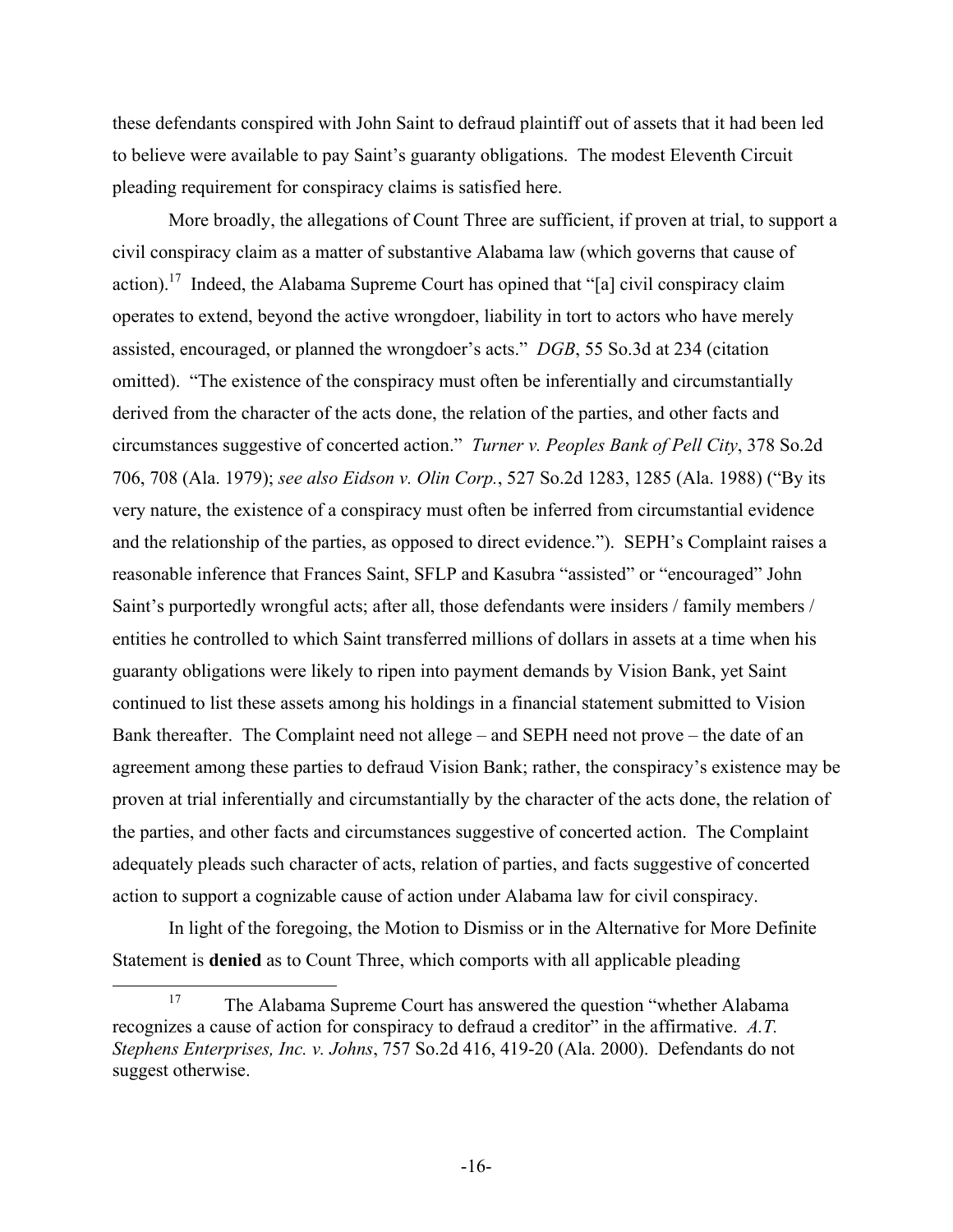requirements. SEPH's civil conspiracy claim places defendants on notice of the nature of the alleged conspiracy and the circumstances of the alleged fraud. Nothing further is required at the pleadings stage.

#### *D. Counts Four and Five and the "Statement of Claim" Objection.*

Counts Four and Five of the Complaint sound in theories of fraudulent representation and fraudulent concealment, relating to John Saint's purportedly false financial statement that he provided to Vision Bank in May 2007. (Doc. 1, ¶¶ 35-40.) These causes of action are lodged solely against "John Saint and the Saint Estate."

In their Motion to Dismiss, defendants argue that Counts Four and Five are properly dismissed for noncompliance with Alabama Code § 43-2-350(b), otherwise known as the Statute of Nonclaim. The statute provides, in relevant part, that "[a]ll claims against the estate of a decedent … must be presented within six months after the grant of letters, … and if not presented within that time, they are forever barred and the payment or allowance thereof is prohibited. Presentation must be made by filing a verified claim or verified statement thereof in the office of the judge of probate …." Ala. Code § 43-2-350(b). Alabama courts have long recognized that the Statute of Nonclaim is designed "to promote a speedy, safe, and definitive settlement of estates by giving the personal representative notice of all claims against the estate in his hands." *Moore v. Stephens*, 84 So.2d 752, 758 (Ala. 1956) (citation and internal quotation marks omitted). Defendants' point is that the Complaint lacks allegations that SEPH filed a verified statement of claim relating to the fraud causes of action with the Mobile County Probate Court within a six-month period after issuance of letters testamentary for the Saint Estate. Therefore, defendants reason, those claims are forever barred by operation of § 43-2-350(b).

SEPH's response is that, as discussed *supra* and as pleaded in the Complaint, SEPH did not discover the purportedly fraudulent transfers of assets that rendered John Saint's financial statement of May 2007 false and misleading until September/October 2016. Thus, plaintiff reasons, application of Alabama's discovery rule obviates any argument that Counts Four and Five are barred by operation of the six-month notice period set forth in the Statute of Nonclaim. According to plaintiff, SEPH filed a statement of claim (in the form of this civil action) within six months after discovering the alleged fraud, so § 43-2-350(b) does not mandate dismissal of Counts Four and Five.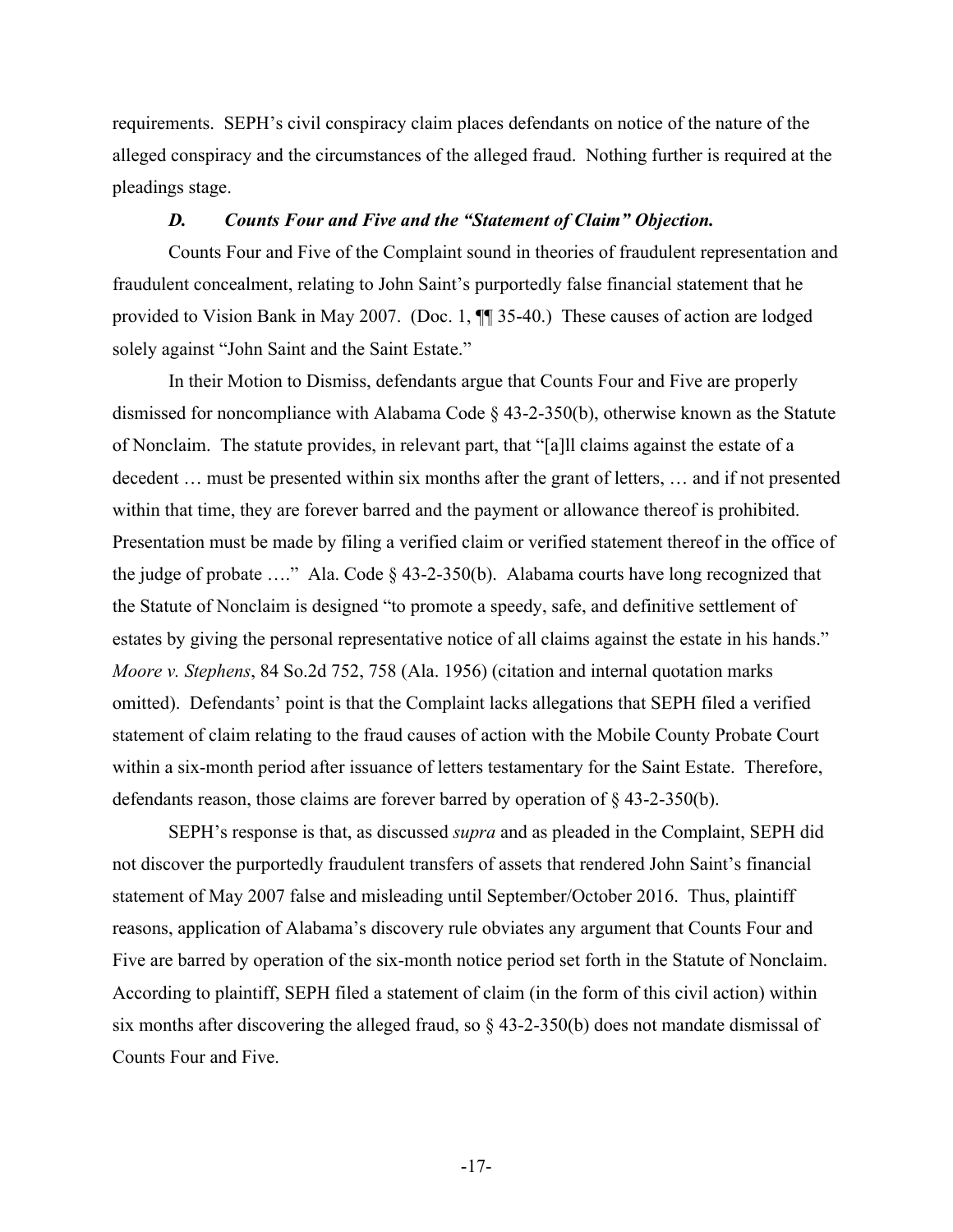Defendants do not dispute that the discovery rule applies in the context of computing the six-month period prescribed by the Statute of Nonclaim. (Doc. 24, at 3.)<sup>18</sup> Nonetheless, they maintain in their reply brief that SEPH / Vision Bank "had sufficient facts by the end of 2008 that John Saint no longer owned assets with a value sufficient to pay the guaranteed amount of his debt to Vision Bank." (*Id.* at 24.) This argument fails for the reasons discussed in footnote 14, *supra*, in the context of defendants' assertion that Counts One and Two are untimely. As discussed *supra*, in Alabama "[t]he question of when a party discovered or should have discovered the fraud is generally one for the jury." *Jones v. Kassouf & Co., P.C.*, 949 So.2d 136, 140 (Ala. 2006) (citations omitted). The Court perceives – and movants have identified – no factual allegations in the Complaint unequivocally demonstrating that SEPH knew or should have known back in 2008 that John Saint's May 2007 financial statement was false and inaccurate. Contrary to defendants' conclusory argument, nowhere in the Complaint does SEPH plead facts showing that it knew or should have known in late 2008 that Saint did not actually own valuable assets that he listed in his financial statement. This issue cannot be definitively resolved on Rule 12(b)(6) review.

In short, Alabama law excuses contingent claims from compliance with the six-month deadline prescribed by the Statute of Nonclaim for filing statements of verified claims. SEPH's

<sup>&</sup>lt;sup>18</sup> Nor could defendants credibly do so. After all, the Alabama Supreme Court has long recognized that "the legislature as a matter of public policy did not intend to include 'contingent claims,' as being barred by a six months period from the time of appointment of an administrator or executor, and that an exception to the requirement of the Statute of Nonclaim is where the claim is a 'contingent' one." *Hartford Acc. & Indem. Co. v. Kuykendall*, 247 So.2d 356, 360 (Ala. 1971). Elsewhere, the Alabama Supreme Court has construed this exemption for contingent claims as embracing "claims which may never accrue …such as the liability of a surety who has no demand against the principal until his payment of the debt for which he is bound. … Or the claim which was … dependent on a future contingency which might never happen." *Fretwell v. McLemore*, 52 Ala. 124, 141 (Ala. 1875) (citations omitted); *see also Federal Deposit Ins. Corp. v. Harry Brown & Co.*, 2015 WL 8492460, \*4 (M.D. Ala. Dec. 10, 2015) ("a claim which had not accrued within 6 months of the issuance of letters testamentary is not barred by the non-claim statute"). And in Alabama, fraud claims do not accrue until they are or should be discovered. *See, e.g.,* Ala. Code § 6-2-3 ("In actions seeking relief on the ground of fraud where the statute has created a bar, the claim must not be considered as having accrued until the discovery by the aggrieved party of the fact constituting the fraud."). Because fraud claims accrue upon discovery of the fraud, and because the "contingent claim" exception to the Statute of Nonclaim reaches claims that have not yet accrued, the discovery rule plainly applies here.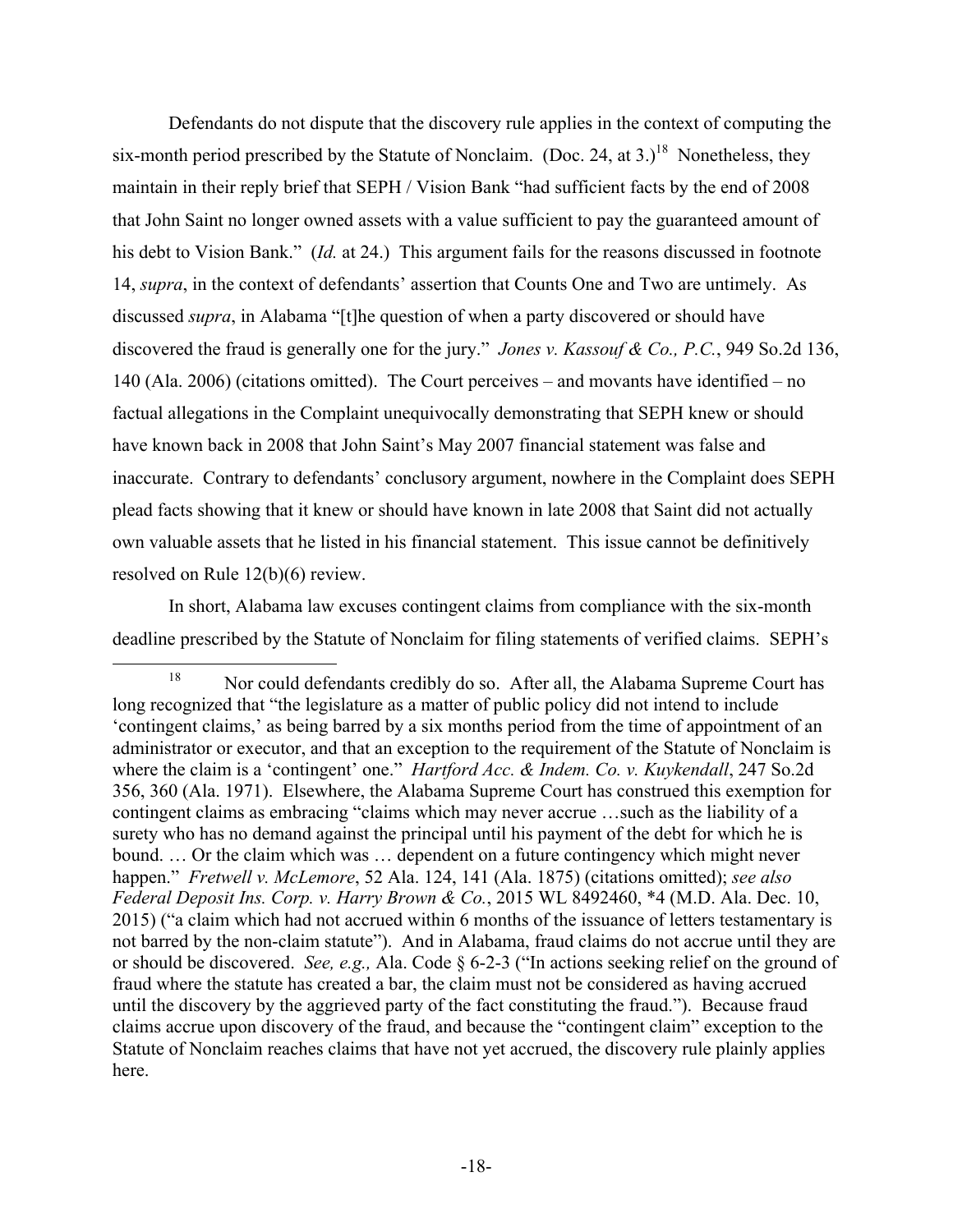fraud claims are properly viewed as "contingent" for purposes of that exception. On the limited information presented, the Court cannot make a conclusive determination as to when SEPH / Vision Bank should have discovered the alleged fraud. As such, a final ruling on the application of the discovery rule to these facts is not appropriate at the pleadings stage. Therefore, the Court cannot find at this time that Counts Four and Five are outside the ambit of the discovery rule, much less that SEPH failed to comply with the Statute of Nonclaim. The Motion to Dismiss is properly **denied** as to this theory.

#### *E. Stay / Abstention Issues.*

The remainder of defendants' Motion is devoted to requests for *Colorado River* abstention and a discretionary stay. (Doc. 11, at 21-26.) In their reply, however, defendants withdrew their request for *Colorado River* abstention. (Doc. 24, at 21.) Based on defendants' stated intention not to pursue that issue, the Motion for Court to Abstain is **denied**.

With respect to the alternative Motion to Stay, defendants urge this Court to "stay this case pending the conclusion of the existing probate proceeding," reasoning that the Mobile County Probate Court will "determine[] the outcome of the issues raised by Plaintiff in this proceeding." (Doc. 11, at 25-26.) Certainly, federal district courts are empowered to enter stays in such circumstances. *See, e.g., Clinton v. Jones*, 520 U.S. 681, 706, 117 S.Ct. 1636, 137 L.Ed.2d 945 (1997) ("The District Court has broad discretion to stay proceedings as an incident to its power to control its own docket."); *Ortega Trujillo v. Conover & Co. Communications, Inc.*, 221 F.3d 1262, 1264 (11<sup>th</sup> Cir. 2000) ("A stay sometimes is authorized simply as a means of controlling the district court's docket and of managing cases before the district court."). "In exercising this discretion, district courts have considered such factors as: (1) whether the litigation is at an early stage; (2) whether a stay will unduly prejudice or tactically disadvantage the non-moving party; (3) whether a stay will simplify the issues in question and streamline the trial; and (4) whether a stay will reduce the burden of litigation on the parties and on the court." *Green v. Roberts*, 2010 WL 5067442, \*2 (S.D. Ala. Dec. 6, 2010) (citations and internal marks omitted). Under the circumstances, the Court declines to exercise its discretion in favor of staying these proceedings. Most notably, it is not apparent that a stay would serve any constructive purpose. Defendants have not shown that the Mobile County Probate Court is likely to address, much less resolve, the specific issues joined in this proceeding; therefore, the Court cannot find on this showing that a stay is likely to simplify or streamline the issues, or reduce the